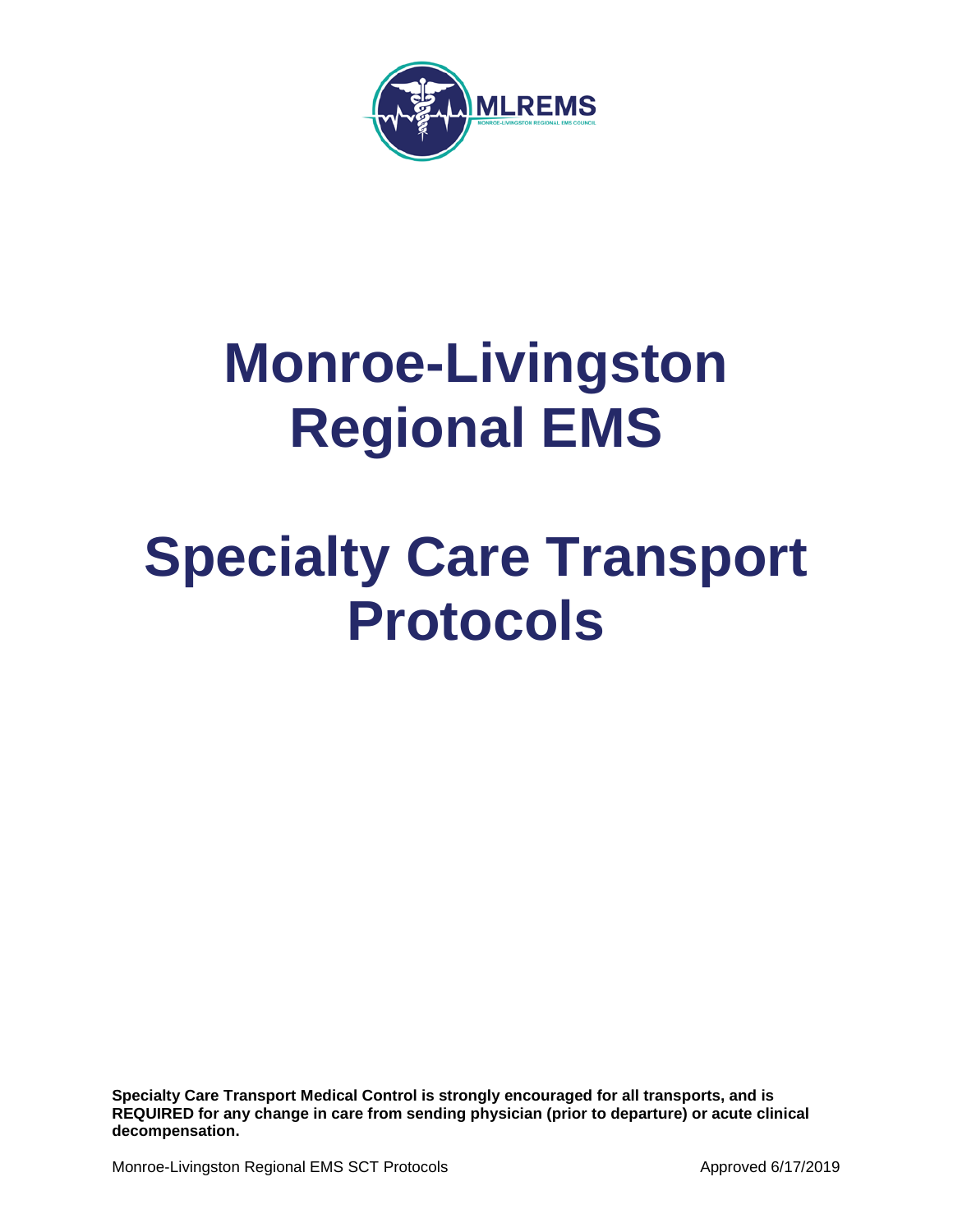

# **TABLE OF CONTENTS**

# **SPECIALTY CARE TRANSPORT PROTOCOLS**

Scope of Practice SCT Care Expectations Routine Standard of Care Medical Control

# **SPECIALTY CARE TRANSPORT TREATMENT GUIDELINES**

Aortic Emergencies Cardiogenic Shock Elevated Intracranial Pressure Hypertensive Emergencies Implanted Cardiac Devices – Total Artificial Heart (TAH) Intubated and Chemically Neuromuscularly Blocked Patients Post Thrombolytic (tPA; alteplase or tenecteplase) Administration Thoracostomy (Chest) Tubes Titration of Vasoactive Medications Transvenous (Temporary) Pacemaker STEMI/Acute MI Management

# **APPENDICES**

Continuous Infusion Titratable Medication Reference Fibrinolytic Agents Ideal Body Weight Table for Ventilator Tidal Volume Calculations RASS Scale Ventilator Management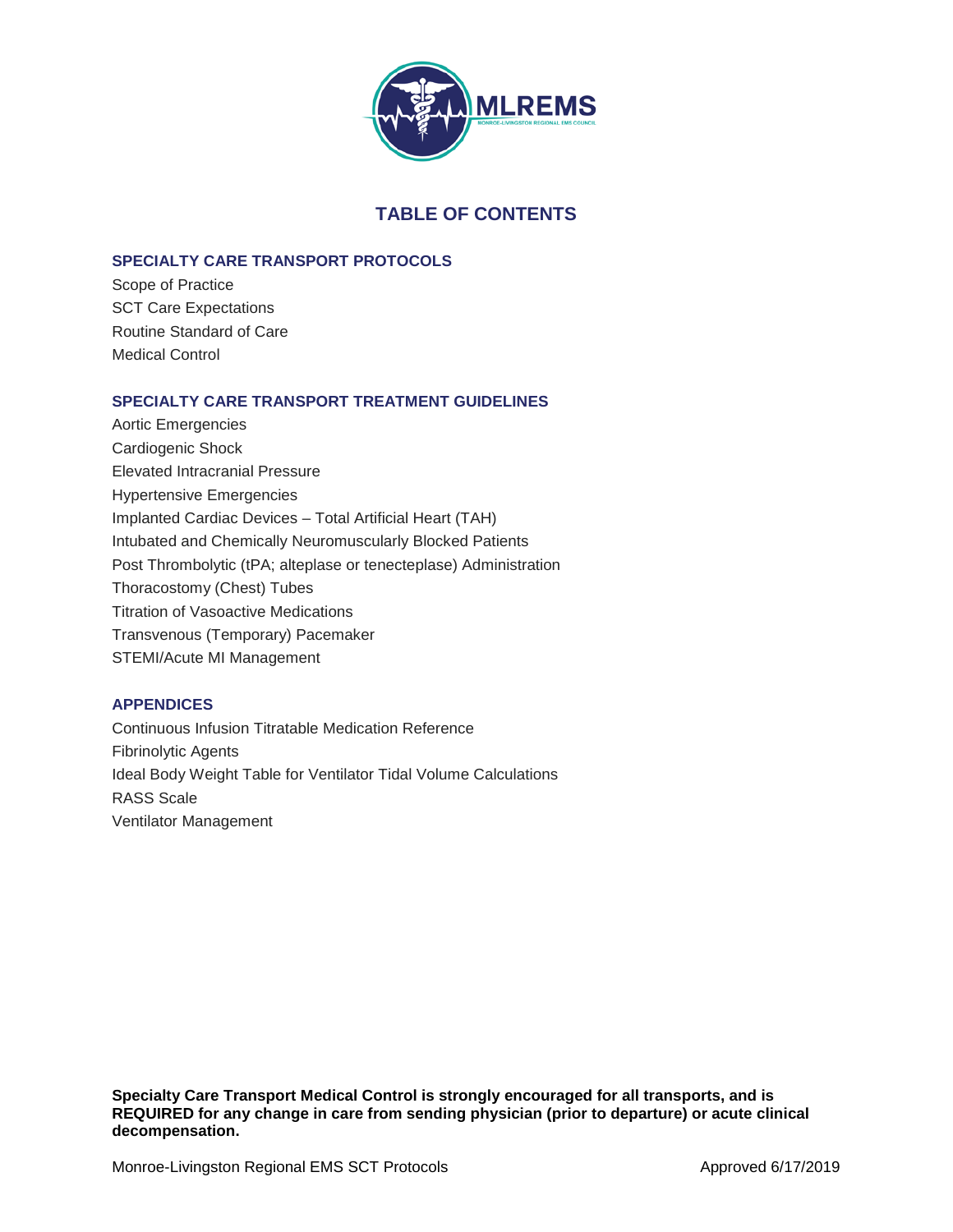

# **SCOPE OF PRACTICE**

The MLREMS Specialty Care Transport Paramedic provides a level of care above that of the Paramedic in order to safely provide interfacility transport of critically ill patients. These Specialty Care Transport Protocols are to be used only by credentialed MLREMS SCT Paramedics and are to be used in concert with the scope of practice outlined in the MLREMS Paramedic Protocols when performing an interfacility transport. These Protocols do not limit the ability of a provider to transport a patient with the physiology (pericardial effusion for example) stated in these protocols, but rather are only to be used during interfacility transports of patients with additional medications or devices not allowed under the MLREMS Paramedic Protocols including but not limited to:

- Patients that have more than one vasoactive medication.
- Patients that are orotracheally or nasotracheally intubated, or have a tracheostomy tube and are unstable, who require mechanical ventilation based on their condition, thus requiring staff with advanced knowledge of ventilator management.
- Patients that are being hemodynamically monitored with invasive monitoring devices, including arterial, Swan Ganz, or similar central access devices.

The following protocols are considered standing order except if notification is made to contact medical control, which is considered Absolute On-Line with no exception for radio or phone failure. All MLREMS Paramedic Protocols are standing order for the Specialty Care Transport Paramedic when executing an interfacility transport except in cases identified as Absolute On-Line with no exception for radio or phone failure.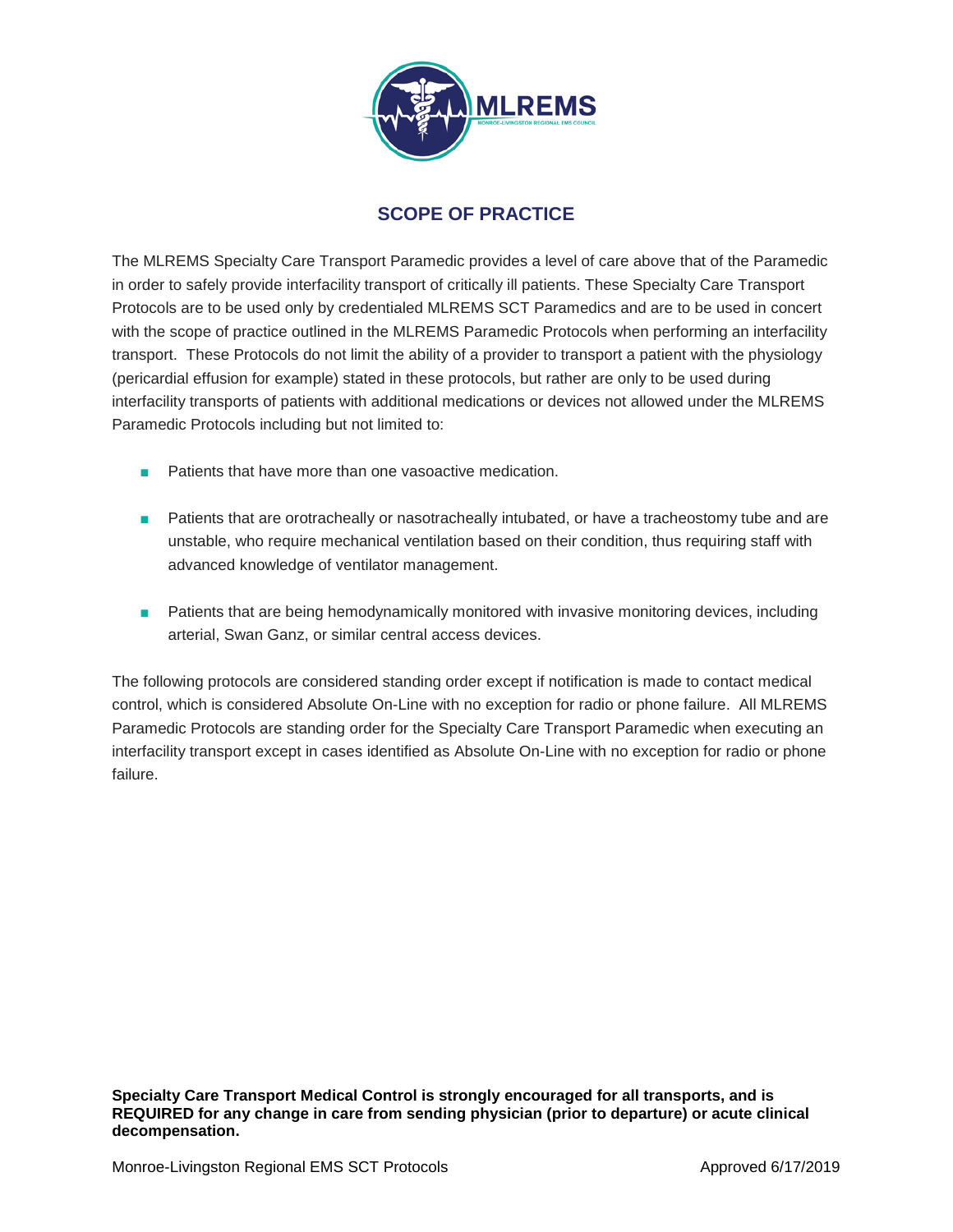

# **CARE EXPECTATIONS**

The specialty care transport team will work collaboratively to achieve the following objectives:

- 1. Introduce yourself and the team members to the patient, family, and hospital staff.
- 2. Utilize full universal precautions.
- 3. Provide a primary and a secondary assessment prior to transport on every patient transported including a history and review of interventions by the sending facility and x-ray results/lab information when applicable.
- 4. Treatment for life-threatening problems detected during the primary and secondary assessment must be initiated before transport unless the patient is being transported for management of that problem.
- 5. Establish and maintain a patent airway. If the patient is on a ventilator, maintain the ventilator settings as per the sending facility unless otherwise indicated by the clinical condition of the patient or Medical Control.
- 6. Contact the SCT Medical Control unless all the following criteria are met.
	- a. The patient's condition is stable and an accurate report of the patient's condition has been given to the Specialty Care Transport Paramedic.
	- b. The written protocols and any written orders currently address the immediate and foreseeable needs of the patient.
	- c. There is clear evidence of discussion between the sending and receiving facilities and the receiving facility has accepted care of the patient.
	- d. There is a completed hospital transfer form with the name of the accepting physician.
- 7. Before leaving the hospital, have the patient and family visit and, if possible, explain the patient's condition and probably course.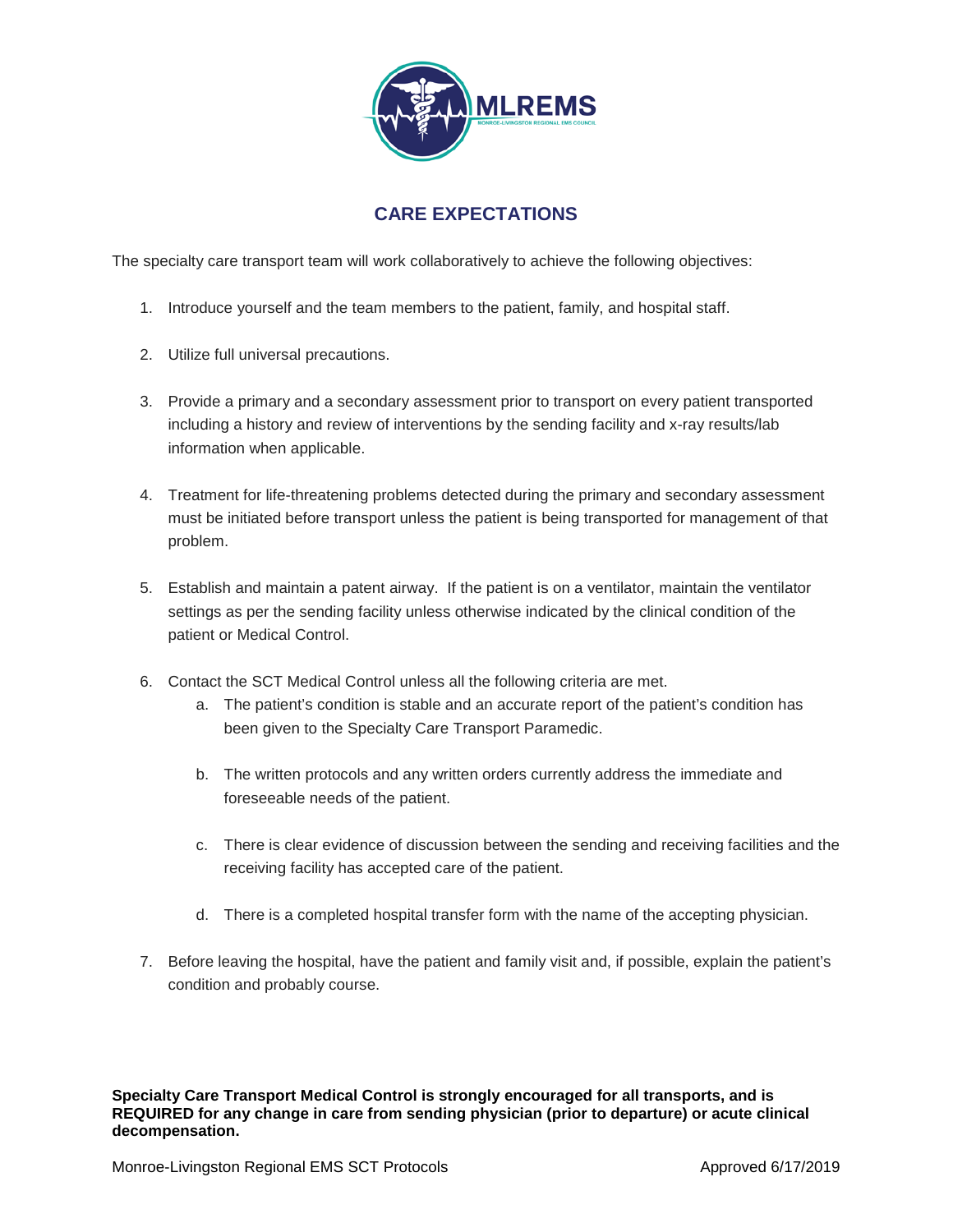

- 8. A phone report should be given to the receiving facility should any significant changes occur enroute. Before leaving the sending facility, try to obtain a contact person responsible for patient care at the receiving facility.
- 9. In the event of cardiac arrest of the patient during transport, the Specialty Care Transport Unit will proceed to the nearest appropriate Emergency Department. The transporting paramedic should notify SCT Medical Control as soon as practical. The Emergency Department should also be notified by the most appropriate means.
- 10. Patients carrying a "Do Not Resuscitate" order or other advanced directive (e.g. MOLST) will not be transported until limitations of treatment in the form of a written order from the sending physician have been secured. This should be discussed with SCT Medical Control before transport.
- 11. The Specialty Care Paramedic will give a complete report to the staff on arrival at the receiving facility.
- 12. ALL PROCEDURES MUST BE DOCUMENTED.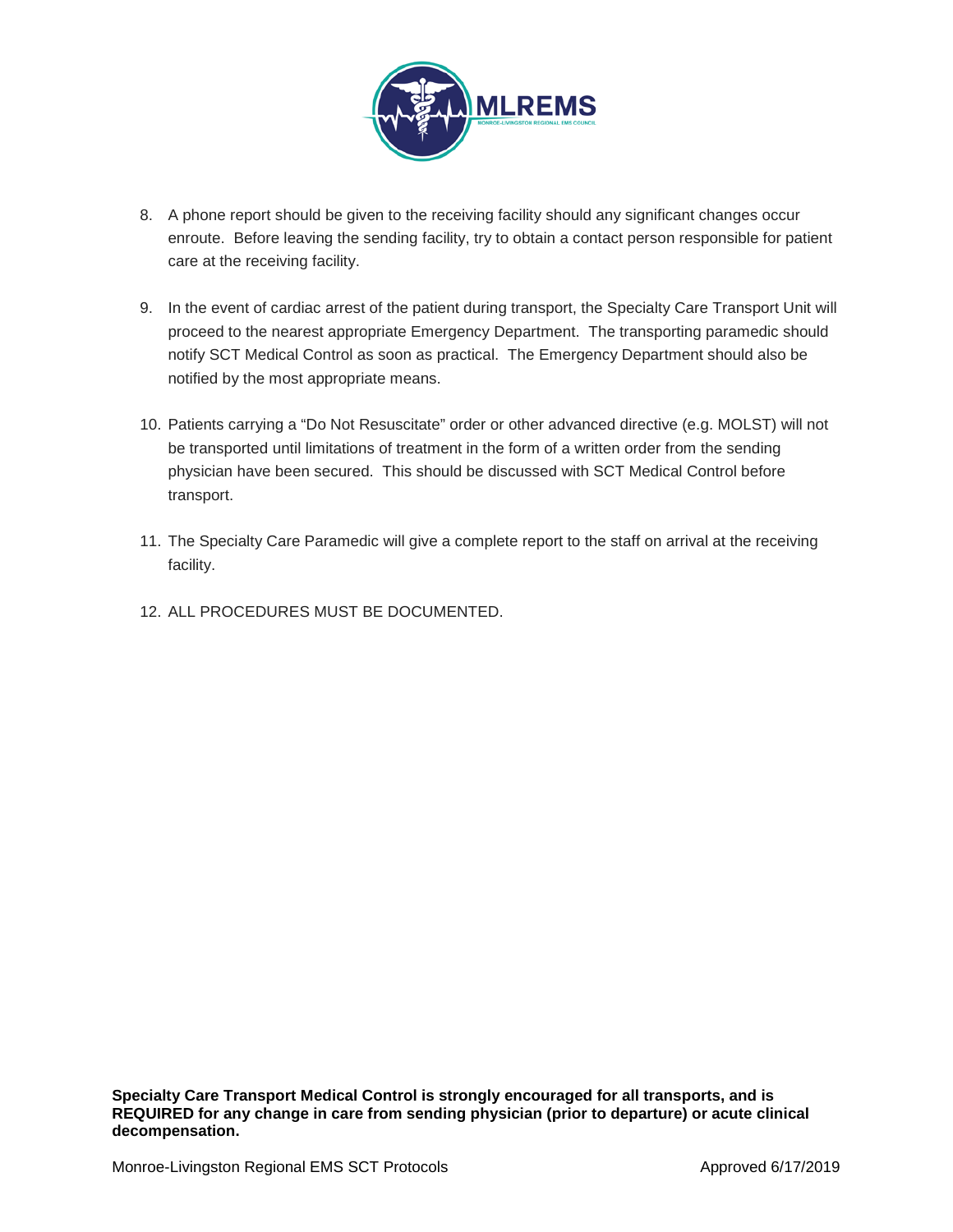

# **ROUTINE STANDARD OF CARE**

These "Specialty Care Transport Protocols" are only to be used by personnel designated as a "Specialty Care Transport Paramedic" by the MLREMS Medical Director. The protocols are NOT to be used for routine Advanced Life Support care. Routine advanced life support care is directed by the "Monroe-Livingston EMS Protocols". They are meant to act as general guidelines for rendering medical care and/or treatments and may not be inclusive for every situation. The protocols should be regarded as the prevailing norms of treatment and should be considered prudent in the delivery of medical care. Deviation from these protocols may be necessary based on patient need and must be documented.

All patients being transported by the Specialty Care Transport Team should have the following in place prior to leaving the referring facility:

- Stable airway
- Cardiac monitor  $-$  3-lead with 12-lead capability immediately available
- If clinically indicated, a minimum of two intravenous lines (peripheral or central)
- Continuous pulse oximetry, cardiopulmonary monitoring including: blood pressure (invasive or noninvasive), and capnography (when clinically indicated; required for any patient on a ventilator)
- Vital signs taken a **minimum** of every 15 minutes unless a change occurs which requires immediate repetition of them
- Vital signs taken a **minimum** of every 5 minutes if any vasoactive or sedating type medications are being infused
- Confirmation that any medications being infused in the same IV line are compatible
- Any continuous infusion requires the use of a continuous electronic infusion device
- Continuous temperature monitoring for patients who are mechanically ventilated or clinically indicated

All patients should be maximally stabilized prior to transport, including intubation and peripheral or central venous access if necessary. It is the responsibility of the sending facility to ensure that stabilization is complete. In the event the Specialty Care Transport Team does not feel the patient is stable for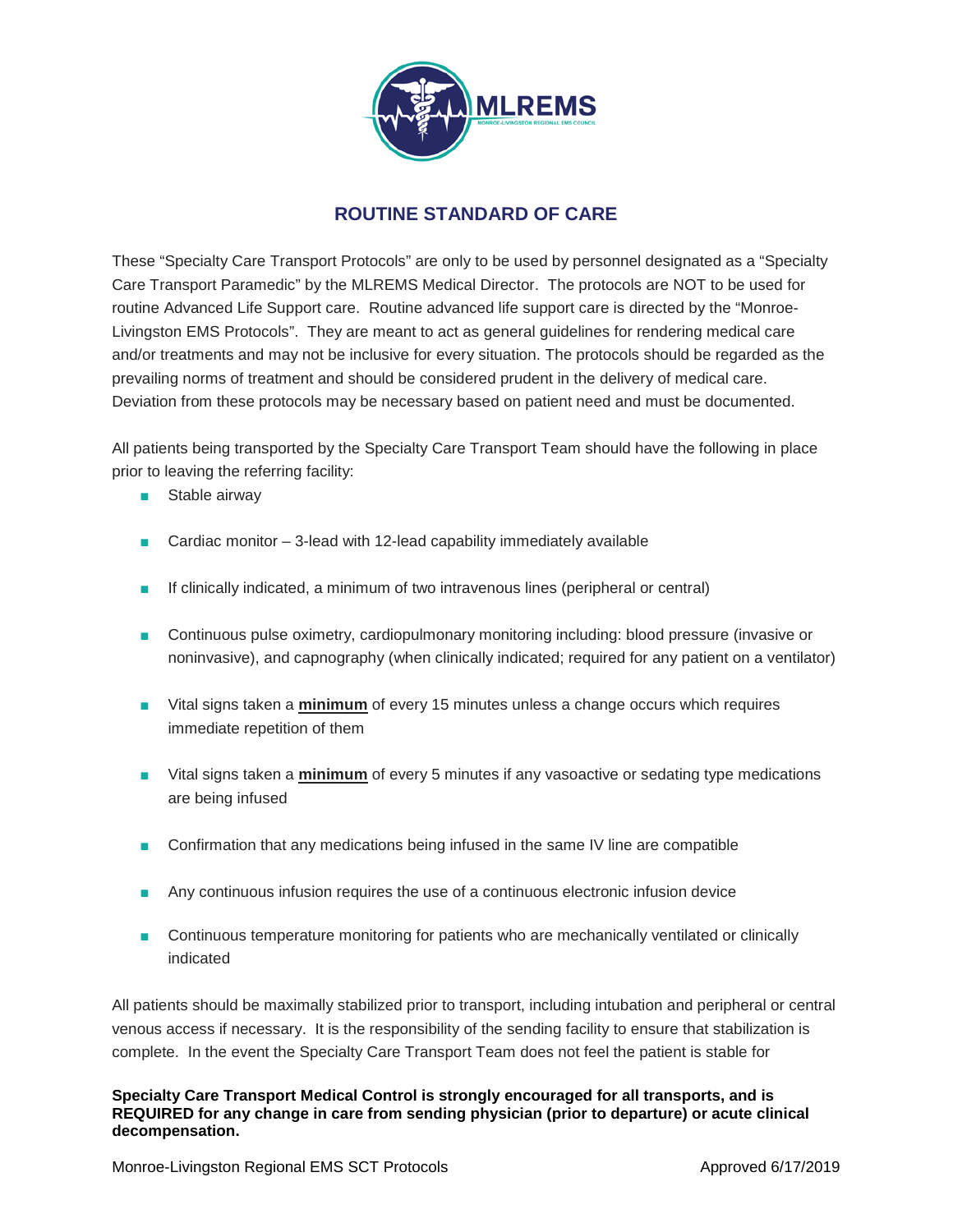

transport, they must communicate with both the sending facility and the SCT Medical Control before transport is initiated.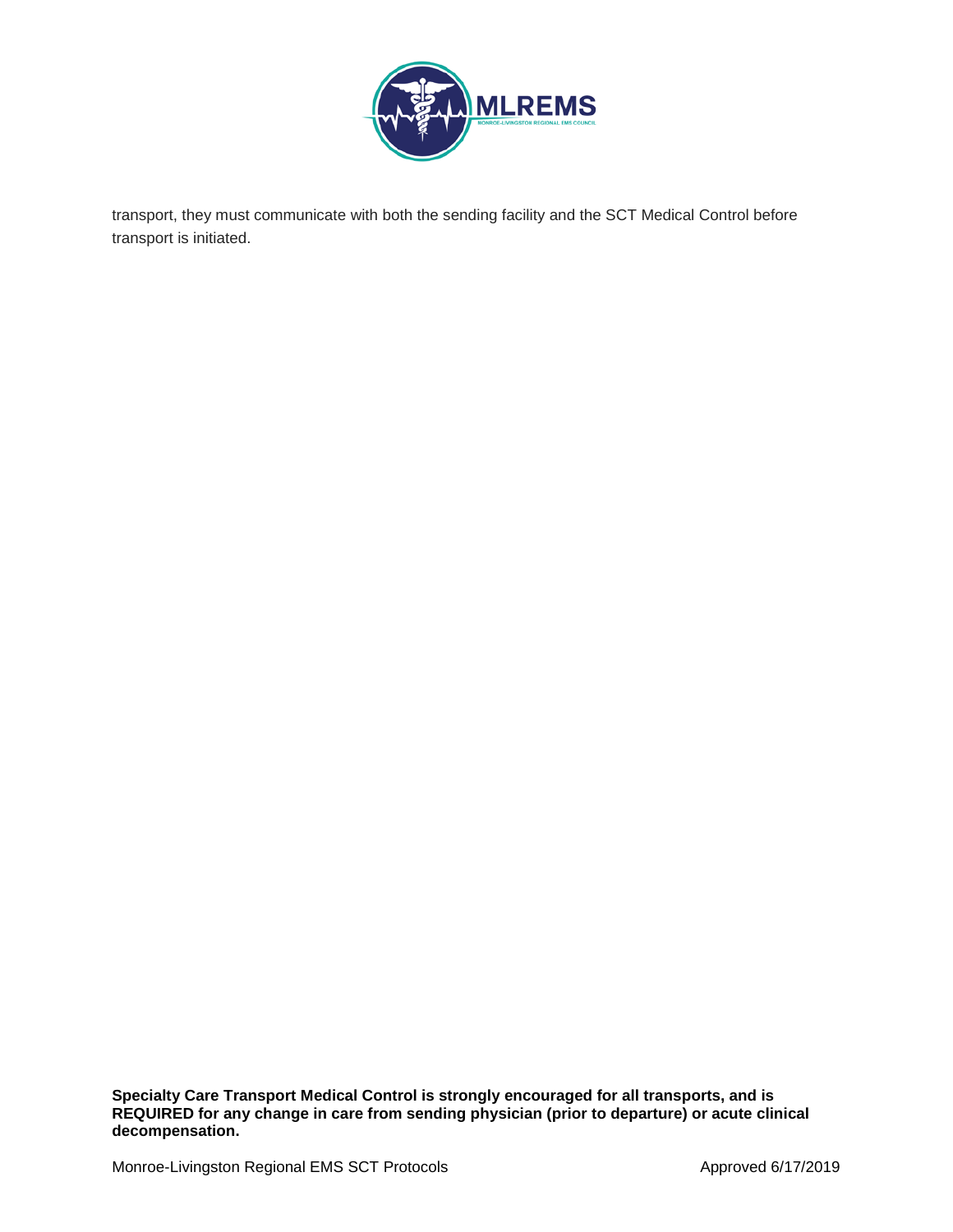

# **MEDICAL CONTROL**

Specialty Care Transport Medical Control is provided by the SCT Agencies performing the transport. The SCT Technician must have a means of direct communication to the SCT Medical Control Physician oncall at all times during their care of the patient. SCT Medical Control Physicians must be approved by the Agency Medical Director prior to performing any direct on-line medical control for SCT interfacility transports.

The presence of a phone icon  $\mathbb{C}$  next to a medication or procedure requires SCT Medical Control prior to initiating the order.

# **Specialty Care Transport Medical Control/Communication Failure**

Contact with SCT Medical Control will be dictated by protocol and should be available at all times. For the Specialty Care Transport unit the preferred medical control is the designated SCT Medical Control. In the event of being unable to contact the SCT Medical Control, the following mechanism will be instituted:

- 1. Direct contact with a designated back-up MLREMS approved SCT Medical Control (if available).
- 2. Direct contact with standard medical control.
- 3. In the event of failure of all of the above, treatment protocols will be regarded as standing order, however procedures requiring absolute on-line medical command should not be undertaken unless in a life threatening emergency situation.
- 4. In the event of a procedure requiring absolute on-line direction being undertaken without medical control, the procedure and events surrounding it will be reviewed within 24 hours by the agency Specialty Care Medical Director to determine if retroactive approval is warranted.

# **Orders from transferring/receiving physicians**

During inter-hospital transport, medical crews will be asked to continue treatment initiated at the transferring hospital. These orders must be written and signed by the referring physician. If at any time the Specialty Care Transport Crew questions orders from a referring or receiving physician, SCT Medical Control **MUST** be contacted. Likewise, any time a transferring or receiving physician asks the Specialty Care Transport crew to carry out medical treatment for which they have not been trained, or which appears to be in conflict with established treatment protocols, SCT Medical Control **MUST** be contacted before initiating care.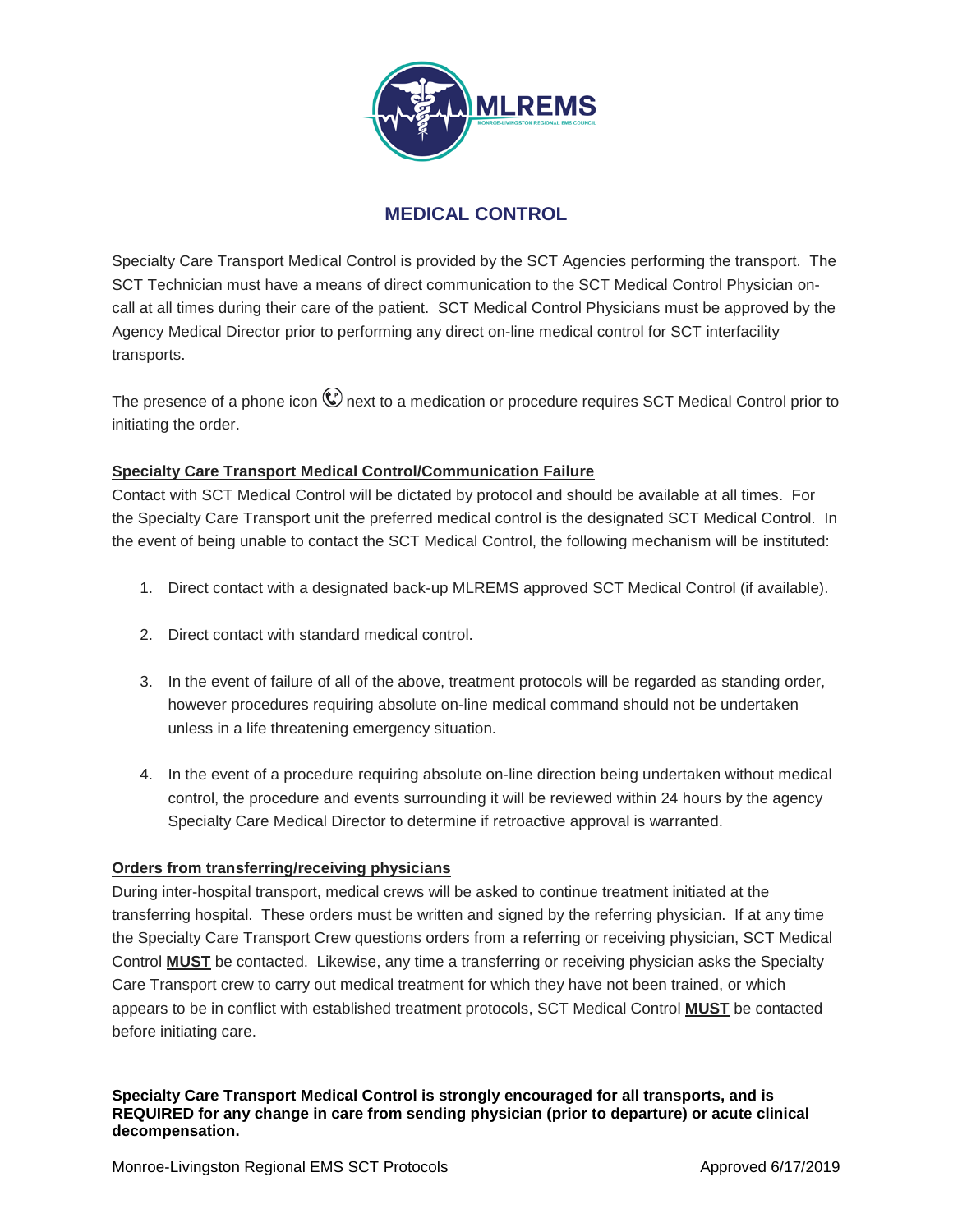

# **Potentially Unstable Transports**

It is the requirement of the sending facility to provide sufficient interventions to stabilize the patient prior to transport. If, in the opinion of the Specialty Care Paramedic, the patient is not stable for transport, discussions with the sending facility and possibly SCT Medical Control should occur to determine how best to stabilize the patient for transport. Potential solutions include further interventions (such as intubation) at the sending facility or use of another Specialty Care Transport unit or agency with additional capabilities.

Intubation before transport is the responsibility of the sending facility and should be done by them. SCT Paramedics will not begin a transport until the sending facility has successfully managed to create a stable airway. In the event that they refuse, contact SCT Medical Control.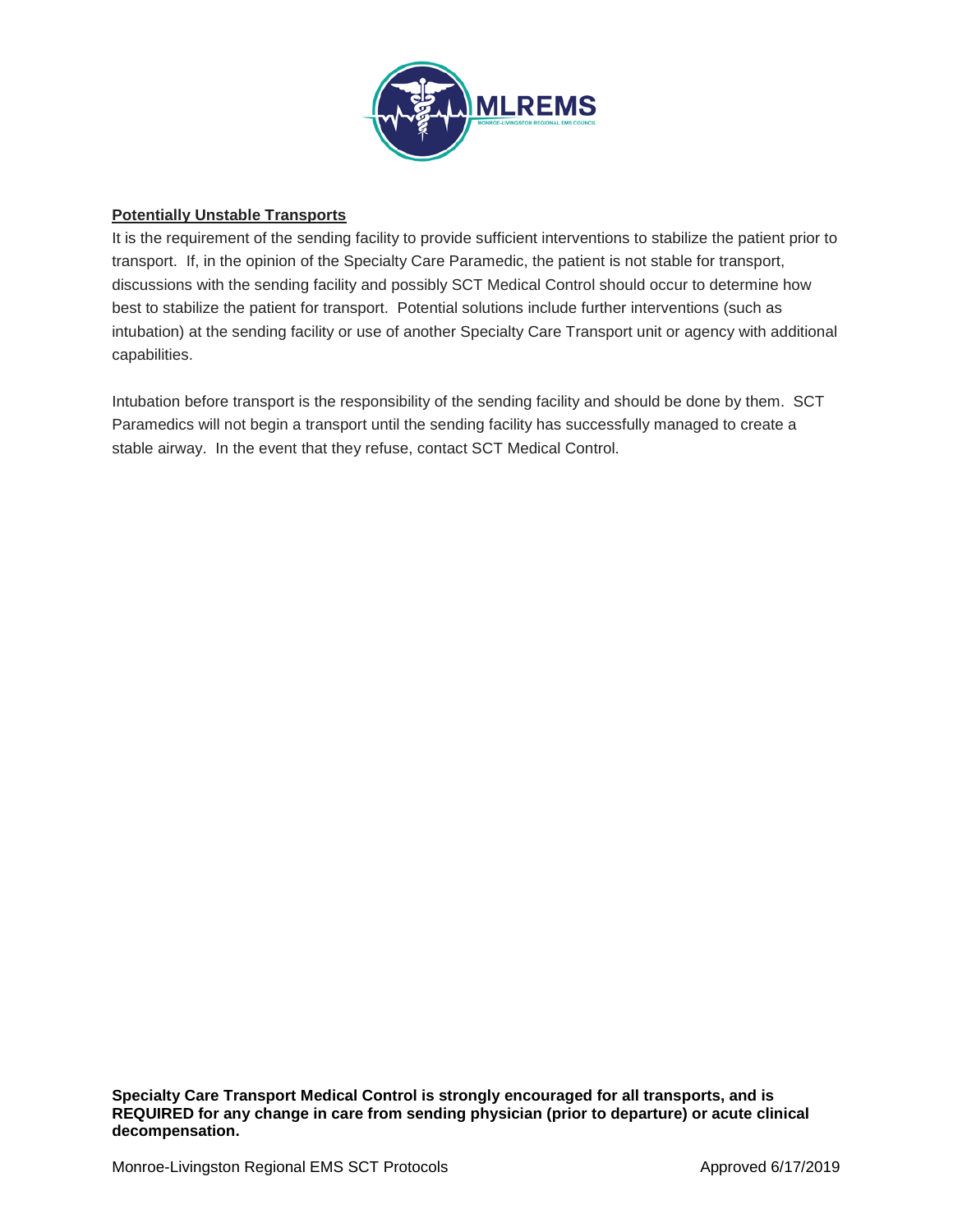

# **AORTIC EMERGENCIES**

## **INDICATIONS**

Known or suspected aortic dissection or aneurysm.

### **MANAGEMENT GOALS**

- Reduce afterload
- Reduce HR and stroke volume to the lowest levels that allow for adequate systemic perfusion. Systolic blood pressures > 90 mmHg may be required to maintain MAP > 65 mmHg
- Reduce anxiety and pain

## **CARE GUIDELINES**

- 1. Routine medical care
- 2. Ensure two patent large bore IVs
- 3. If HR is over 70 bpm, consider:
	- **■** Metoprolol 5 mg q 10 minutes x 3 doses up to a max of 15 mg (hold for HR  $<$  60 bpm).
	- $\mathbb{C}$  Esmolol: Bolus 500 mcg/kg over 1 minute, then start infusion at 50 mcg/kg/min. May increase by 50 mcg/kg/min every 5 minutes up to a max of 200 mcg/kg/min (hold for HR  $< 60$  bpm).
- 4. If SBP remains over 120 mmHg (goal is approximately 90 mmHg), consider:

 $\mathbb{C}$  Micardipine: Initiate infusion at 2.5-5 mg/hr, increase by 2.5 mg/hr every 10 minutes to a max of 15 mg/hr. When at goal, decrease the infusion rate to 3 mg/hr and re-titrate to avoid hypotension from drug accumulation.

#### **OR**

■ Sodium Nitroprusside (**Only if Nicardipine is not available**): Initiate infusion at 0.3 mcg/kg/min, increase by 0.5 mcg/kg/min every 5 minutes up to a maximum of 3 mcg/kg/min. May increase up to 10 mcg/kg/min but for no longer than 10 minutes total (usual dose 0.5 mcg/kg/min to 3 mcg/kg/min).

#### **OR**

- Nitroglycerin at 20-50 mcg/min (increase by 5 mcg/min every 5 minutes, up to a max of 100 mcg/min.
	- Titrate either agent to a systolic blood pressure of approximately 90 mmHg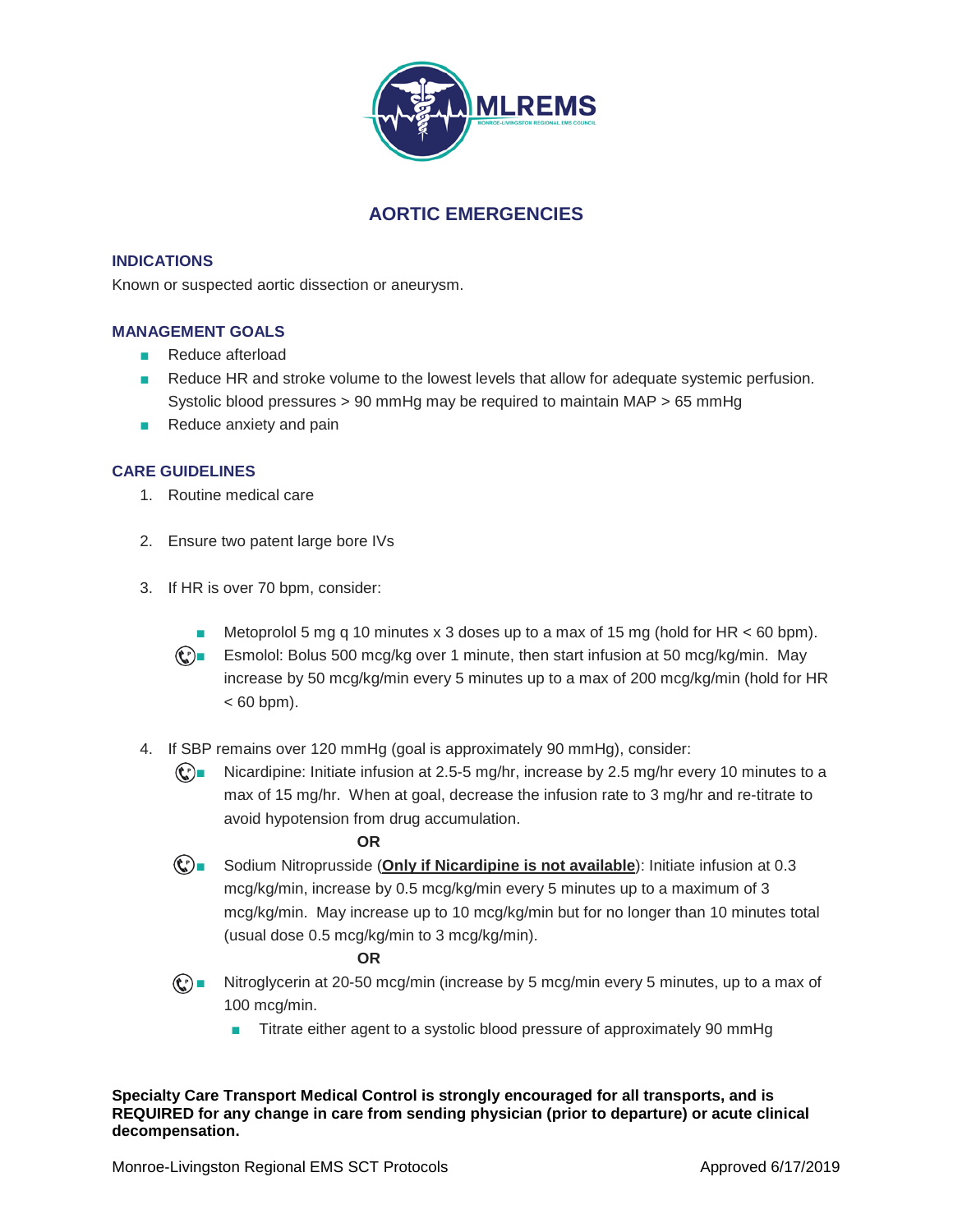

- **If Sodium Nitroprusside or Nitroglycerin are initiated, the patient must receive beta blockade to reduce the potential for reflex tachycardia and additional strain.**
- 5. Consider pain management if SBP > 100 mmHg and RR > 8 rpm:
	- Fentanyl 0.5-1 mcg/kg (max 100 mcg/dose) IV, may repeat every 10 minutes to a max of 500 mcg.

**OR**

- Morphine 0.05-1 mg/kg (max 10 mg/dose), may repeat with 0.05 mg/kg every 10 minutes to a max of 50 mg (cautious use due to hypotension with other blood pressure lowering agents).
- Do NOT use ketamine for analgesia for this disease state.
- 6. Consider mild sedation if patient is still anxious after adequate analgesia:
	- Midazolam 1-2.5 mg IV, may repeat every 10 minutes to max 20 mg (cautious use due to hypotension with other blood pressure lowering agents).
	- Do NOT use ketamine for sedation for this disease state.
- 7. Consider nausea/vomiting management:
	- Ondansetron 4 mg IV, may repeat every 15 minutes up to 16 mg.

# **TREATMENT CONSIDERATIONS**

■ Medications should be titrated by MAP and patient consciousness. Any evidence of EKG changes necessitates a higher MAP.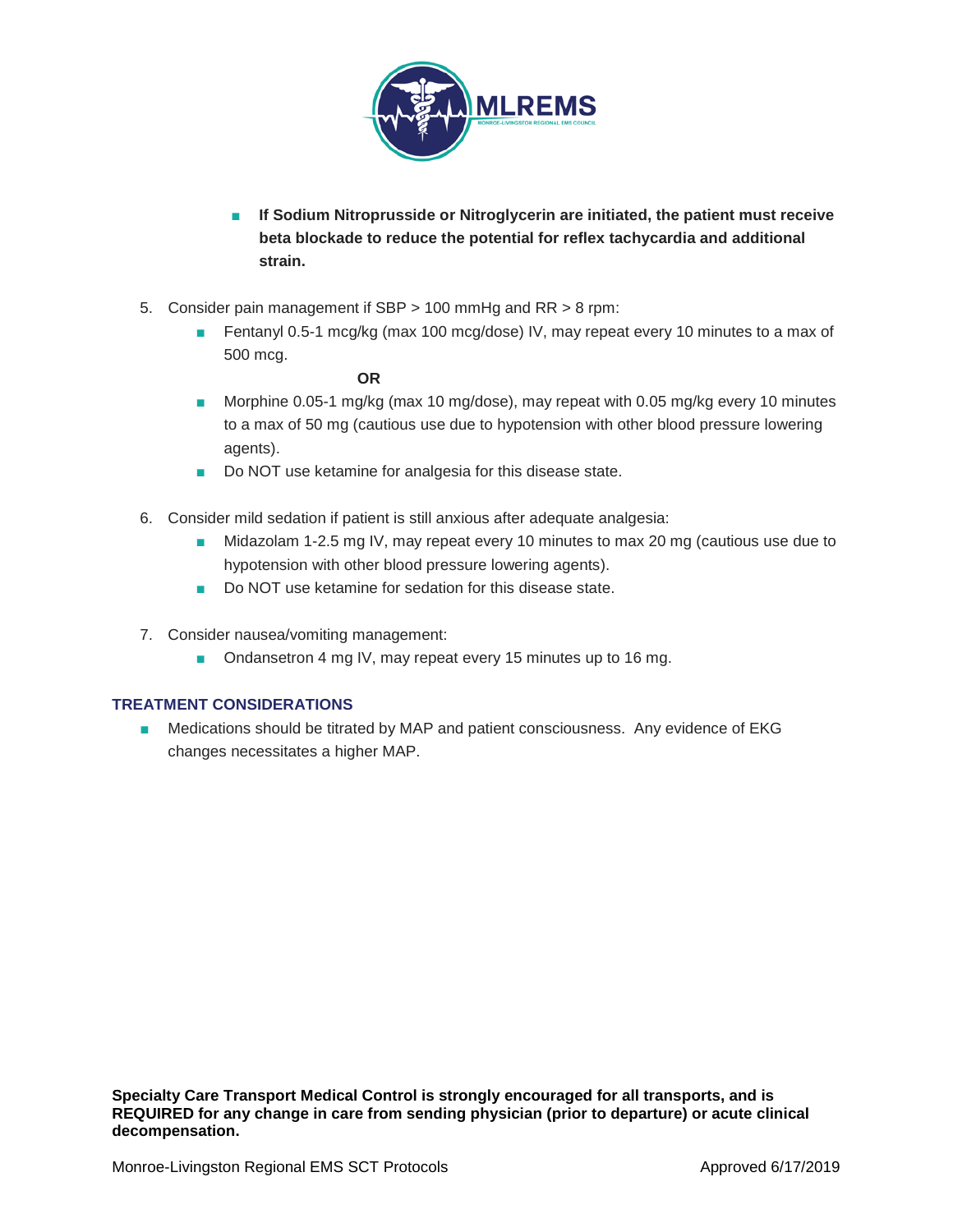

# **CARDIOGENIC SHOCK**

# **INDICATIONS**

Hypoperfusion with systolic blood pressure < 90 mmHg and:

■ PAOP > 15 mmHg (if available)

**OR**

- Overt signs of left ventricular failure
	- Acute pulmonary edema
	- Altered mentation
	- Cool, mottled extremities
	- Low urine output

# **MANAGEMENT GOALS**

- Maintenance of adequate tissue perfusion, as evidenced by clinical signs and symptoms
- Improvement in cardiac output and coronary perfusion
- Target MAP of 65 mmHg or greater, target SBP greater than 80 mmHg
- Maintain urine output of at least 0.5 mL/kg/hour

# **CARE GUIDELINES**

- 1. Routine medical care
- 2. Ensure two patent large bore IVs
- 3. In patients experiencing cardiogenic shock *without* pulmonary congestion, administer 100-250 mL crystalloid fluid boluses PRN to obtain and maintain management goals. Observe patient carefully for development of pulmonary congestion.
- 4. If tissue perfusion is inadequate, circulating volume is adequate and the patient presents with or develops pulmonary congestion, consider initiating medical therapy:

Systolic BP > 80 mmHg with signs of inadequate tissue perfusion:

- $\mathbb{C}$  Dobutamine: Initiate infusion at 5 mcg/kg/min, increase by 5 mcg/kg/min every 15 minutes to max dose of 20 mcg/kg/min (titrate slowly with concern for ectopy; may coadminister with norepinephrine if blood pressure decreases).
- $\mathbb{C}$  If inadequate perfusion persists, and the max dose of dobutamine has been achieved, add Milrinone. Milrinone: Initiate infusion at 0.375 mcg/kg/min, increase by 0.125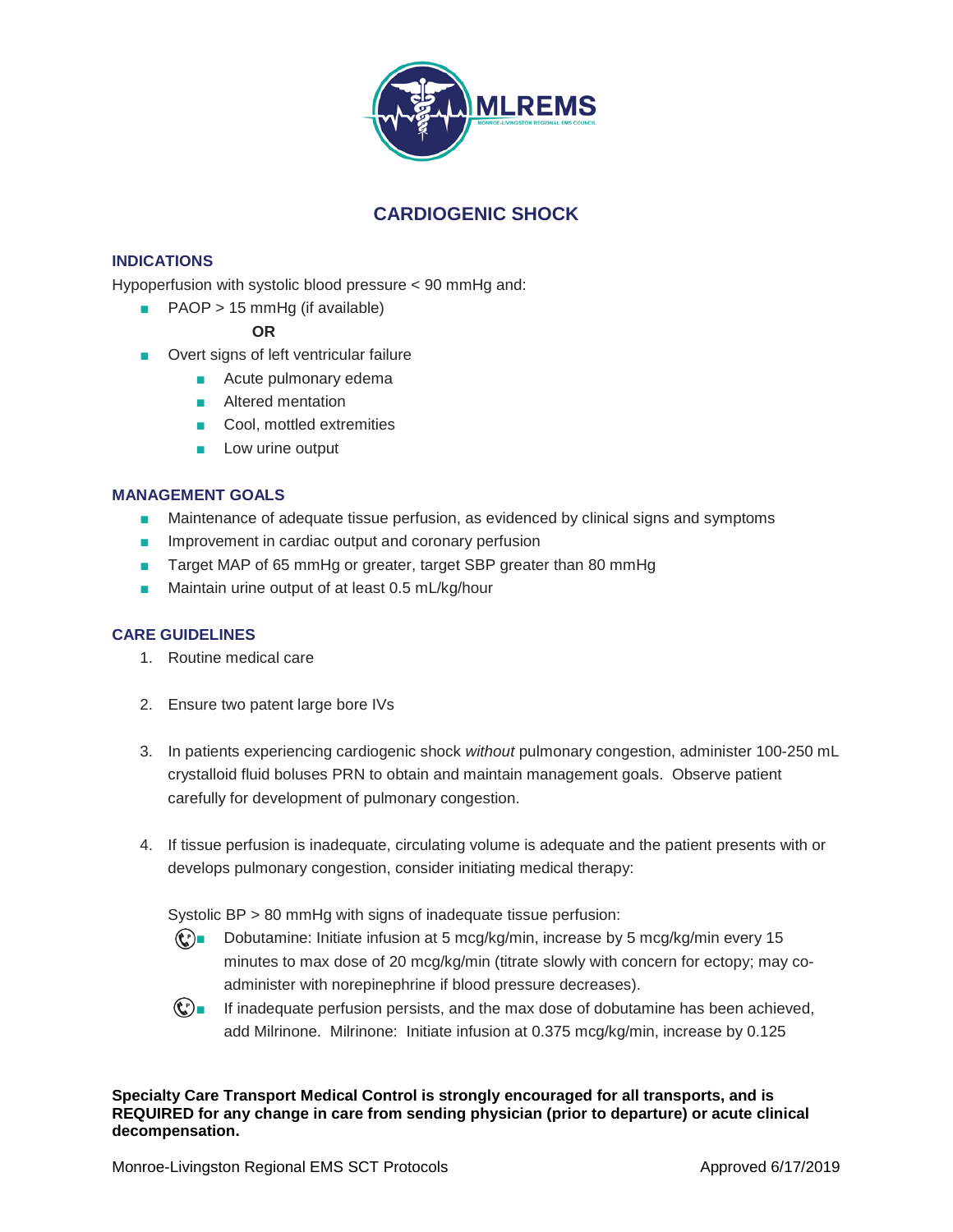

mcg/kg/min every 15 minutes to max dose of 0.75 mcg/kg/min (titrate slowly with concern for ectopy; may co-administer with norepinephrine if blood pressure decreases).

Systolic BP < 80 mmHg with signs of inadequate tissue perfusion:

- $\odot$  First line if HR > 60 bpm: Norepinephrine: Initiate infusion at 2 mcg/min (0.03 mcg/kg/min), increase by 2 mcg/min (0.03 mcg/kg/min) every 5 minutes. If > 80 mcg/min (0.1 mcg/kg/min) contact medical control.
- $\mathbb{C}$  Consider adding Dobutamine to further increase cardiac output if necessary. Initiate infusion at 5 mcg/kg/min increase by 5 mcg/kg/min every 5 minutes up to 20 mcg/kg/min. Hold if  $HR > 100$  bpm.

# ■ **If Norepinephrine is not available or HR < 50 bpm**:

- Dopamine: Initiate infusion at 5-10 mcg/kg/min, increase by 5 mcg/kg/min every 5 minutes to max dose 20 mcg/kg/min.
- Epinephrine: Initiate infusion at 1 mcg/min (0.01 mcg/kg/min), increase by 1 mcg/min (0.01 mcg/kg/min) every 5 minutes up to 20 mcg/min (0.1-0.2 mcg/kg/min). Hold if HR > 140 bpm.

 $\mathbb{C}$  If HR > 140 bpm or tachydysrhythmias, especially if cause of cardiogenic shock is the result of AMI, wean Norepinephrine, Dopamine or Epinephrine and begin Phenylephrine.

# **TREATMENT CONSIDERATIONS**

- The patient in cardiogenic shock must be treated aggressively.
- Obtaining pulmonary arterial occlusion pressure (PAOP) or pulmonary capillary wedge pressure (PCWP) is not indicated during transport.
- If available, review chest x-ray for presence of pulmonary edema and/or infiltrates.
- If available, review all labs and/or diagnostic material; i.e. echocardiogram, BNP, etc.
- Central venous access is desirable if possible. If vasoactive medications are being administered.
- Continuous arterial pressure monitoring is desired if possible.
- If the patient is experiencing cardiogenic shock as a result of an MI, aspirin and anti-thrombin therapy should be initiated unless otherwise contraindicated.
- Vasodilators should be used with caution. Beta Blockers should be avoided.
- Be extremely cautious with afterload and/or preload reducing agents if instituted to increase cardiac output.
- Be cautious with Dobutamine and Milrinone. Although Dobutamine and Milrinone increase **contractility, they also decrease systemic vascular resistance (SVR) which may lead to hypotension.**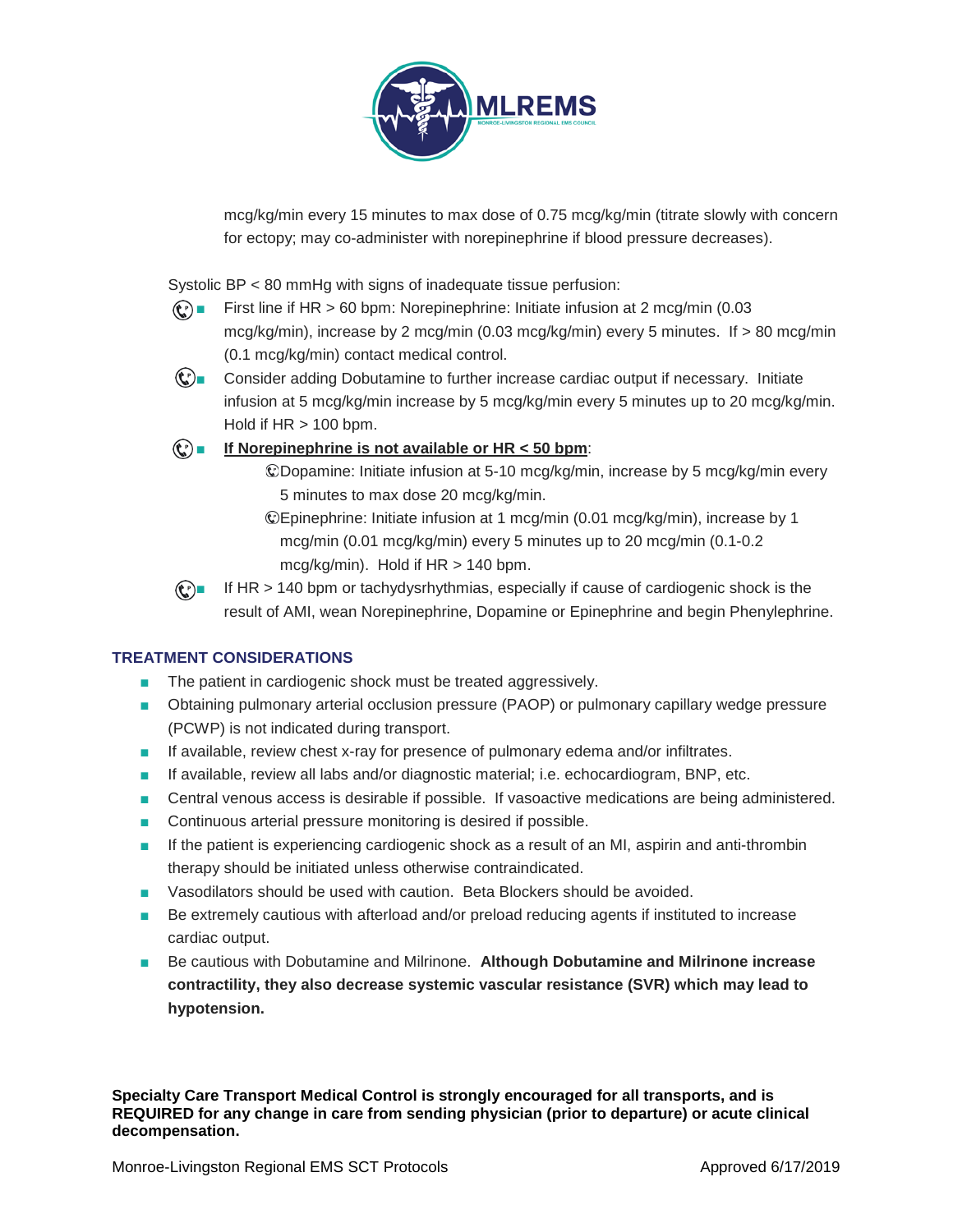

# **ELEVATED INTRACRANIAL PRESSURE**

# **INDICATIONS**

History of brain injury (traumatic, intracranial hemorrhage, or mass) with GCS  $\leq 8$ 

# **MANAGEMENT GOALS**

- Prevention of secondary brain injury due to hypoxia or hypotension
- Reduction of cerebral oxygen demand
- Reduction of intracranial pressure while maintaining cerebral perfusion pressure
- MAP 80-100 mmHg (Should the MAP be markedly elevated, consider Hypertensive Emergencies Protocol).
- EtCO<sub>2</sub> 35-45 mmHq
- Minimize external stimuli and maintain normothermia
- Safe and expedient transfer to definitive care

# **CARE GUIDELINES**

- 1. Routine medical care
- 2. Head of bed at 30 degrees
- 3. Consider early intubation. Maintain  $SpO<sub>2</sub> > 90%$  and  $EtCO<sub>2</sub>$  38-42 mmHg. Avoid allowing EtCO<sub>2</sub> to fall below 30 mmHg.
- 4. Consider analgesia (optimize analgesia before initiating sedation):
	- Fentanyl 0.5-1 mcg/kg (max 100 mcg/dose) IV, may repeat every 10 minutes to a max of 500 mcg.

### **OR**

■ Morphine 0.05-0.1 mg/kg (max 10 mg/dose) IV, may repeat with 0.05 mg/kg every 10 minutes to a max of 50 mg.

# **OR**

- Ketamine 0.3 mg/kg (max 30 mg) in 100 mL over 15 minutes, may repeat x 1 in 30 minutes.
- 5. Consider sedation. Level of sedation should be maintained to a RASS Scale (see appendix) score of -3 to -4:
	- Midazolam 1-2.5 mg IV, may repeat every 10 minutes to a max of 20 mg.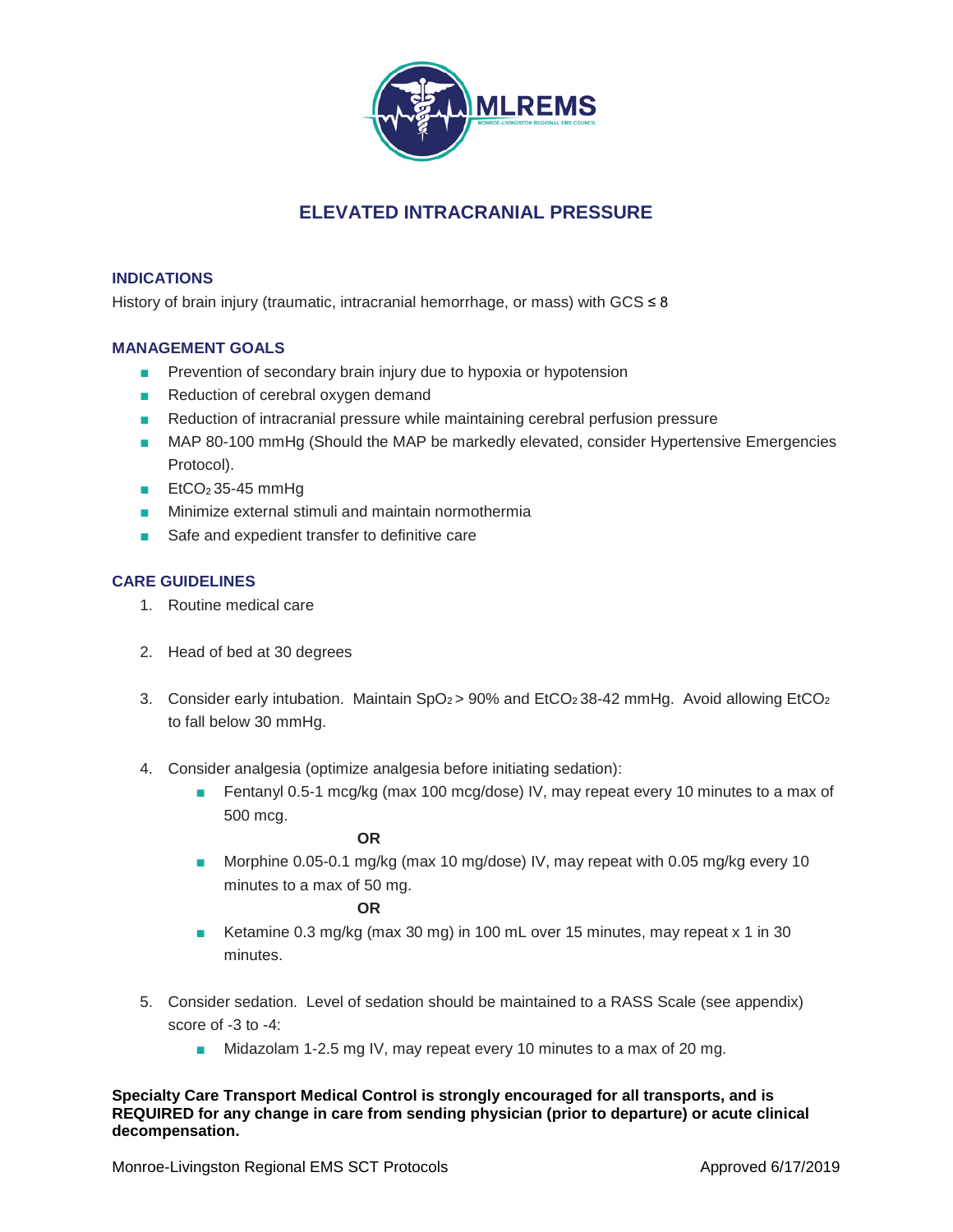

# **OR**

■ Propofol – Initiate infusion at 10 mcg/kg/min, increase by 5-10 mcg/kg/min every 3-5 minutes to a max dose of 50 mcg/kg/min. Preferable to titrate fentanyl until a max dose is achieved, then increase propofol. Administer 10 mg boluses every 10 minutes only if needed (be cautious with bolus doses or aggressive titration and consider risk of hypotension and bradycardia).

### **OR**

- Ketamine (intermittent boluses) 0.5-1 mg/kg IV every 15 minutes as needed for sedation/analgesia OR (continuous infusion) 0.5-1 mg/kg IV bolus, then 0.5-1 mg/kg/hr, increase by 0.25-0.5 mg/kg/hr every 30 minutes.
- 6. Consider nausea/vomiting management:
	- Ondansetron 4 mg IV, may repeat every 15 minutes up to 16 mg
- 7. Consider paralysis per Intubated and Chemically Neuromuscularly Blocked Patient Protocol
- 8. Consider seizure prophylaxis:
	- $\odot$  Levetiracetam (Keppra) 20 mg/kg IV over 15 minutes (usual dose 500-1500 mg twice daily); status treatment doses may be as high as 40-60 mg/kg.

**OR**

 $\binom{6}{2}$  Fosphenytoin 20 mg (PE)/kg at a max rate of 150 mg/min, diluted in at least 100 mL normal saline or Phenytoin 20 mg/kg at a max rate of 50 mg/min, diluted to a max concentration of 6 mg/mL (usually 250-500 mL NS) – can cause hypotension.

# 9. For cerebral edema and global swelling consider:

- $\mathbb{C}$  Mannitol (20%-25%) 1 g/kg IV bolus (rapid to develop osmotic gradient). Hypotension is an absolute contraindication to osmotic diuresis.
- $\mathbb{C}$  = Hypertonic saline (3%) if initiated at the sending facility, should be 30-75 mL/hr with a target serum sodium of 155 mEq/L. This should be infused through a central line but can go peripherally through a Y-site attached to free flowing fluid at 30-75 mL/hr. Do not titrate during transport.

# 10. If an open skull fracture is suspected consider:

■ Ceftriaxone (Rocephin) 2 g IV (consider allergies).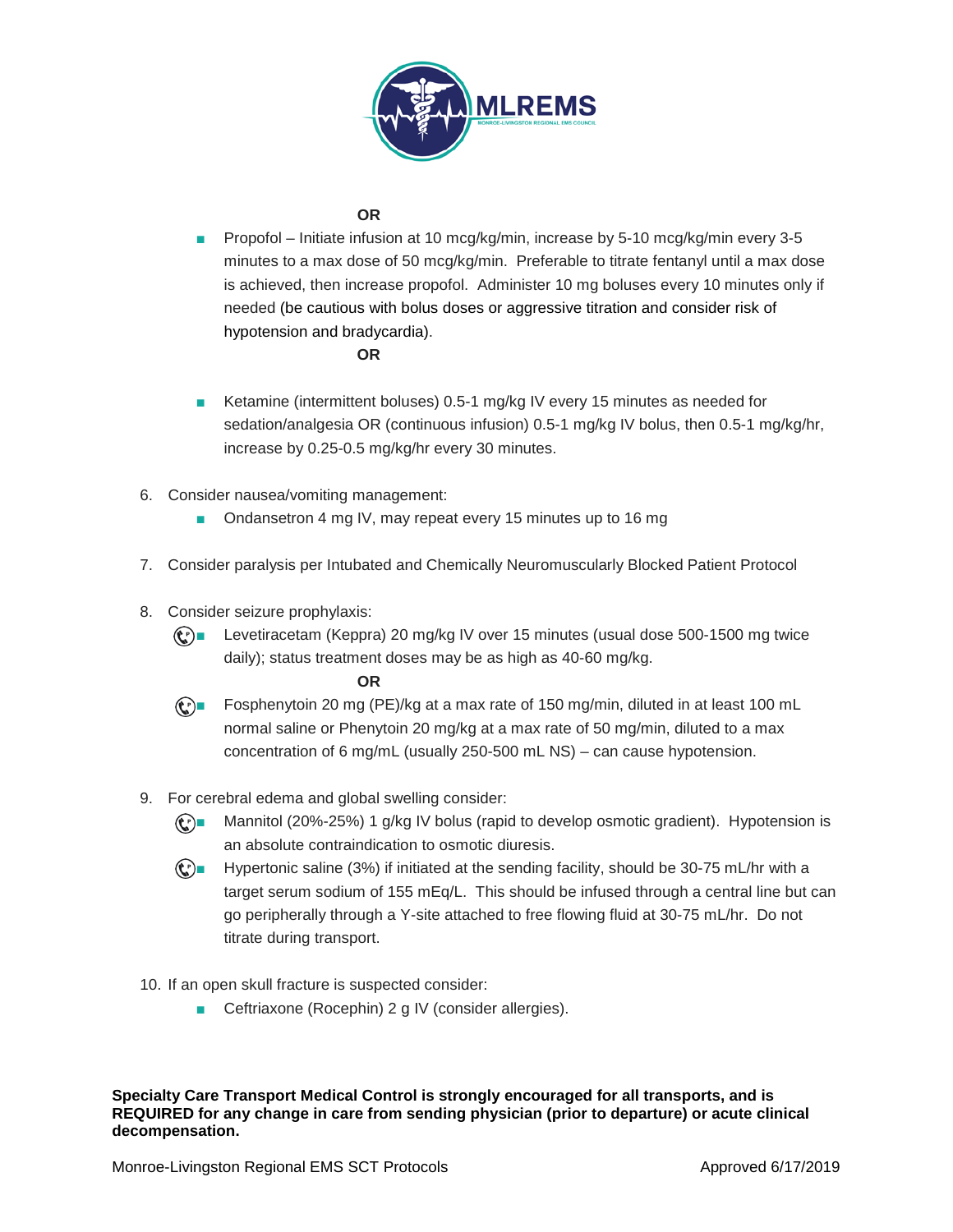

# **HYPERTENSIVE EMERGENCIES**

## **INDICATIONS**

Blood pressure > 180/110 mmHg with:

- Acute end organ injury or failure thought to be directly secondary to severe hypertension
- Acute change in mental status
- New focal neurological deficit
- Acute ischemic ECG changes
- Acute LV dysfunction
- Renal failure (increased serum creatinine or increased urinary output less than 0.5 mL/kg/hr)

## **MANAGEMENT GOALS**

- Prevention of serious cardiac or neurologic complications
- Initiation of gradual therapy to lower blood pressure to the point that immediate life-threatening complications (acute CHF, CVA) are avoided

## **CARE GUIDELINES**

- 1. Routine medical care
- 2. Attempt to identify and correct the cause of the BP elevation (pain, pre-eclampsia, overdose, etc.); consult the appropriate collaborative protocol and contacting SCT Medical Control.
- 3. If blood pressure greater than 200/130 mmHg and asymptomatic; or blood pressure greater than 180/110 mmHg and accompanied by symptoms such as tachycardia, headache, nausea/vomiting, or confusion:
	- **①■** Consider Labetalol: 10-20 mg slow IV push over 2 minutes. Double the previous dose and repeat every 10 minutes as needed (max total dose 300 mg; hold for HR < 60 bpm)
	- **(c)** Consider Nicardipine: Initiate infusion at 2.5-5 mg/hr, increase by 2.5 mg/hr every 10 minutes to a max of 15 mg/hr. Once at goal, reduce to 3 mg/hr and re-titrate to avoid hypotension.
	- $\mathbb{C}$  Consider Esmolol: Bolus 500 mcg/kg over 1 minute, initiate infusion at 50 mcg/kg/min. Increase by 50 mcg/kg/min every 10 minutes up to a max of 200 mcg/kg/min.
	- © Consider Nitroglycerin: Initiate infusion at 20-50 mcg/min, increase by 5 mcg/min every 5 minutes up to a max of 100 mcg/min.
	- **(** $\bf{C}$ ) Consider Nitroprusside infusion (**Only if Nicardipine unavailable**): Initiate infusion at 0.3 mcg/kg/min, increase by 0.5 mcg/kg/min every 5 minutes to a max of 3 mcg/kg/min. May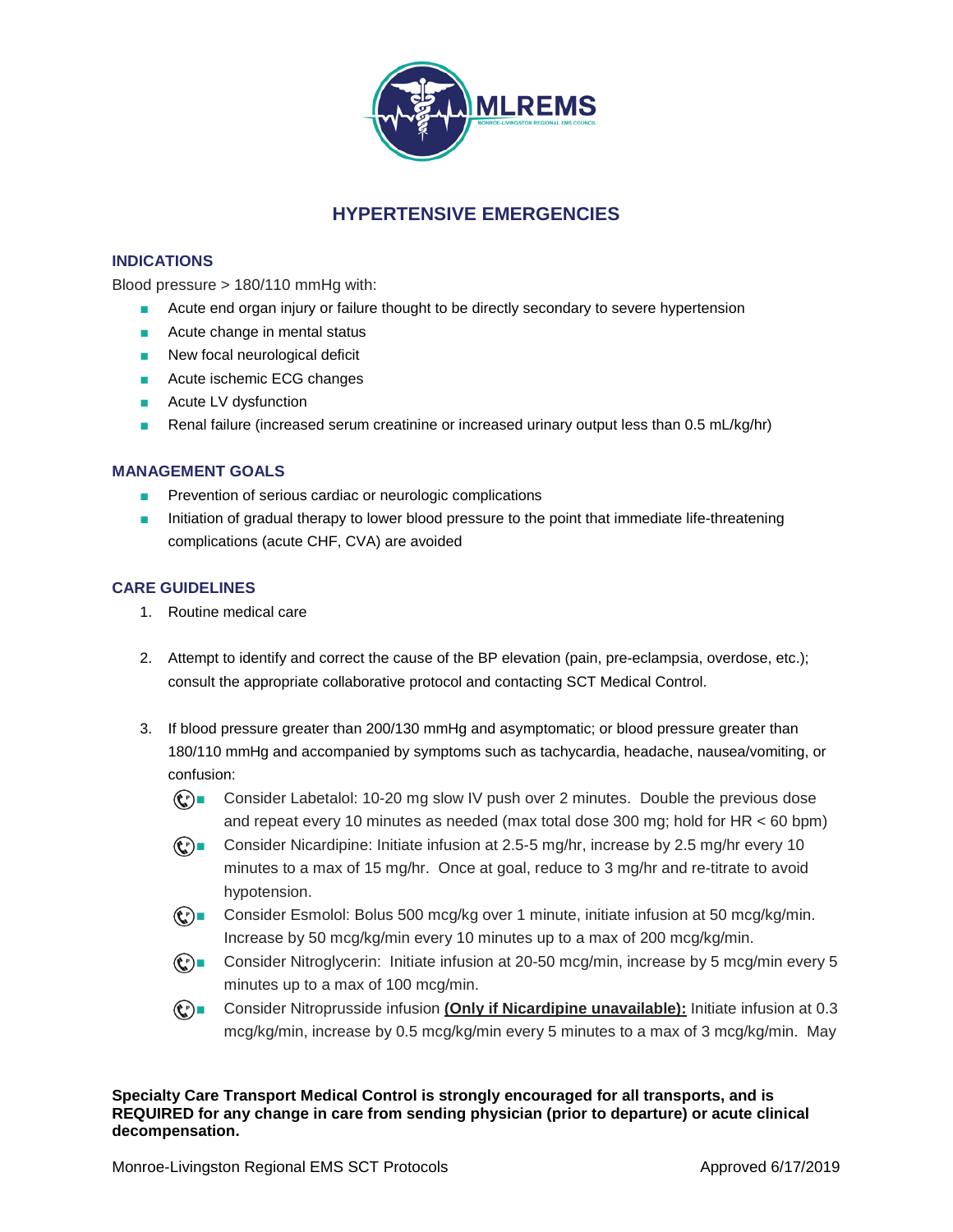

increase up to 10 mcg/kg/min but for no longer than 10 minutes total (usual dose 0.5 mcg/kg/min).

# **TREATMENT CONSIDERATIONS**

- Rapid reduction in BP is indicated in the setting of AMI, hypertensive encephalopathy, and subarachnoid hemorrhage. In all other cases, BP should be lowered no more rapidly than 10% per hour until a baseline blood pressure is reached.
- Consider adequate pain management as an initial step in patients with cephalalgia
- If an aortic emergency is known or suspected, see Aortic Emergencies Protocol
- If hypotension or bradycardia occurs, discontinue antihypertensive infusions, elevate patients' feet and administer 250 mL crystalloid fluid bolus as needed. Repeat as needed to maintain MAP of at least 65 mmHg and HR > 60 bpm and contact SCT Medical Control.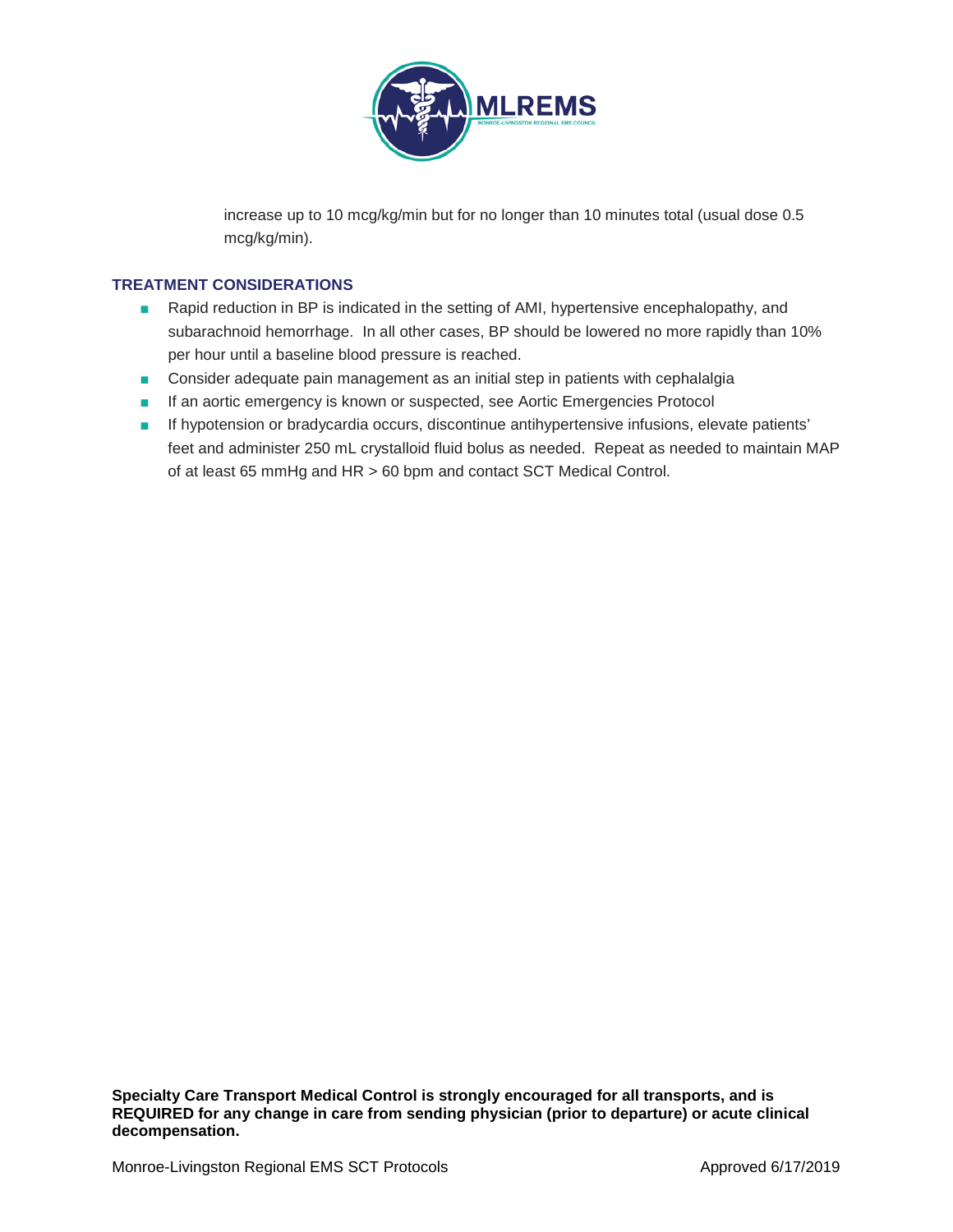

# **IMPLANTED CARDIAC DEVIES – TOTAL ARTIFICIAL HEART (TAH)**

## **INDICATIONS**

Patients who have an implanted cardiac device

## **MANAGEMENT GOALS**

- Provide for patient comfort and safety
- Ensure device functionality
- Optimize patient perfusion

## **CARE GUIDELINES**

- 1. Routine medical care.
- 2. TAH patients will have BP and HR obtainable by conventional means, but no electrical activity.
	- Target SBP < 130 mmHg
	- Pulse rate set and normal, between 120-135 bpm
	- Normal fill volume is variable, 50-60 mL/beat and displayed on the unit
- 3. Assess device functionality and operation
	- Defined by:
		- Device power
		- Fault alarms from driver unit
	- If driver is not operating, the patient has no pulse or blood pressure, or fault alarming; change to backup driver or hand pump
		- Hand pump at a rate of 120 bpm where 1 beat is equivalent to '1 down and up'
- 4. Ensure patent IV access
- 5. If problems continue, immediately contact SCT Medical Control
- 6. If SBP is > 110 mmHg, consider
	- Nitrates

Nitroglycerin 0.4 mg SL q 5 minutes

# **OR**

Nitroglycerin infusion: 20-50 mcg/min may increase by 5 mcg/min every 10 minutes to a max of 50 mcg/min or SBP < 110 mmHg

■ If SBP elevation persists:

Consider Labetalol 10-20 mg slow IV push over 2 minutes. May double the previous dose and repeat every 10 minutes as needed for desired effect (max total dose 300 mg hold for  $HR < 60$  bpm).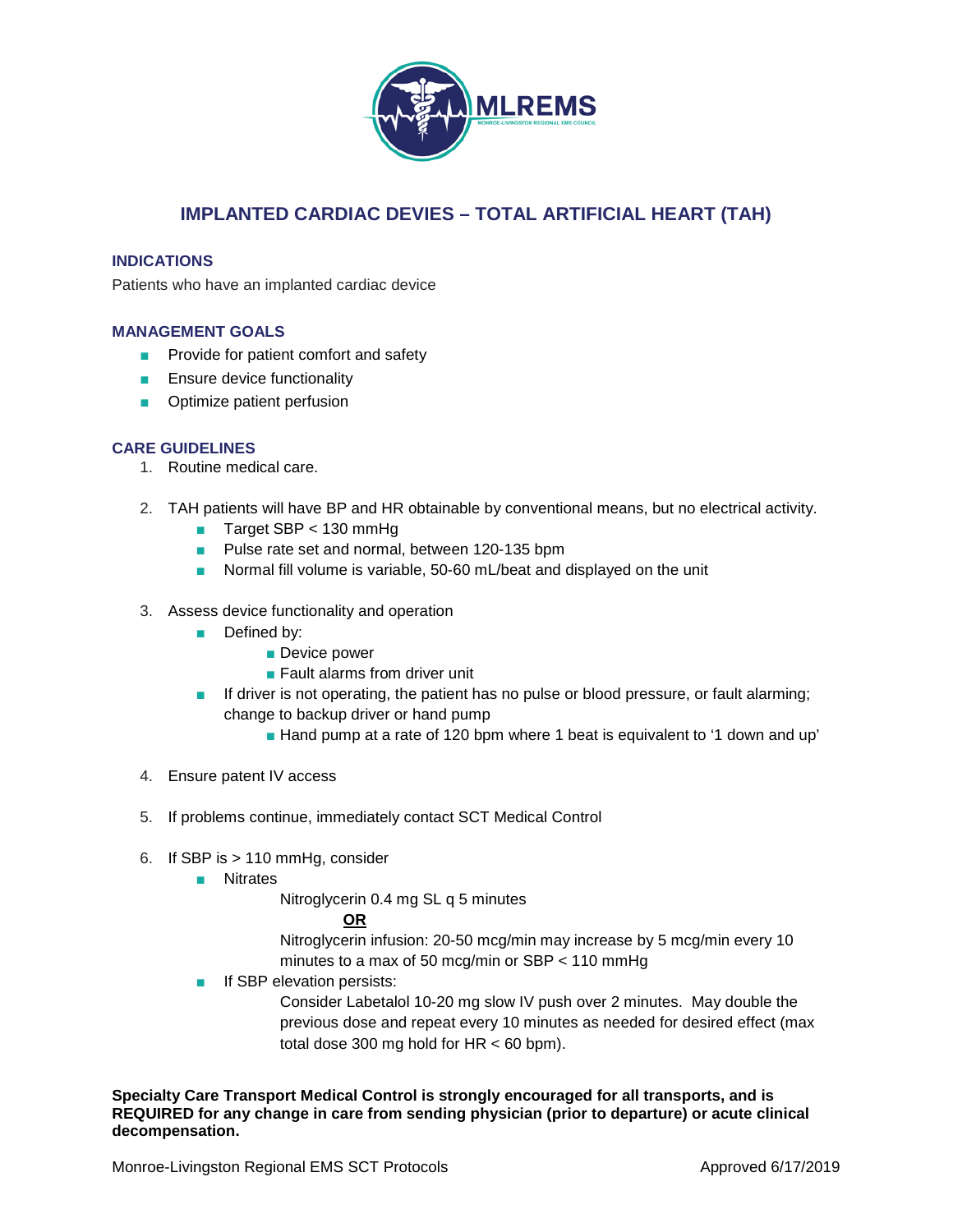

- 7. Assess for hypervolemia:
	- If fill volumes are > 60 mL and patient has complaints of respiratory distress administer IV furosemide 40 mg
- 8. Assess for hypovolemia:
	- If SBP < 90 mmHg or fill volumes < 45 mL with evidence of distributive shock, blood loss, or dehydration :

250 mL bolus IV 0.9% Normal Saline or Lactated Ringers; May repeat if necessary.

# **ADDITIONAL CONSIDERATIONS**

- Under no circumstances will chest compressions provide any benefit
- TAH patients are on multi-agent anticoagulation
- Insufficient cardiac support may be due to:
	- Hypervolemia, not hypotension and hypovolemia; Kevlar chambers can accommodate no more than 70 mL at a time.
	- Degradation or damage to the drivelines. Examine drivelines for venting air. Repair kit is in patient support kit
- Transport patient with both drivers, hand pump, all batteries and power cords
- Contact receiving hospital
	- Strong Hospital Artificial Heart Program 1-800-892-4964
	- Rochester Regional VAD Program 585-922-9899
	- Syncardia ® Emergency number 1-866-771-9437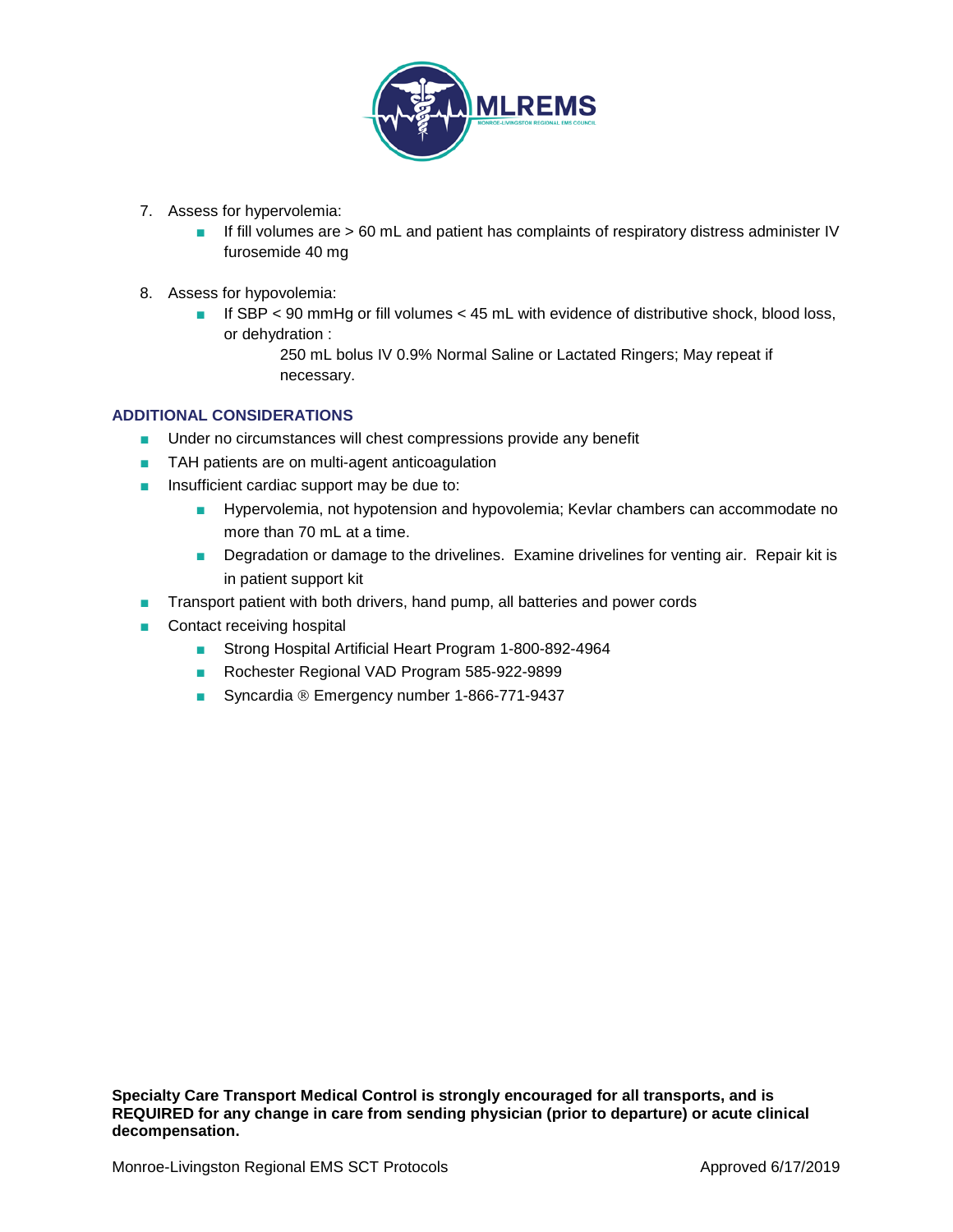

# **INTUBATED AND CHEMICALLY NEUROMUSCULARLY BLOCKED PATIENTS**

# **INDICATIONS**

Patients who are intubated and mechanically ventilated.

## **MANAGEMENT GOALS**

- Provide for patient comfort and safety
- Optimize ventilator parameters

## **CARE GUIDELINES**

**1. ALL PATIENTS WHO ARE CHEMICALLY NEUROMUSCULARLY BLOCKED MUST HAVE ALSO RECEIVED AN ANALGESIC AND SEDATION BY THE SCT PARAMEDIC UNLESS SPECIFICALLY CONTRAINDICATED.**

## Analgesia:

- Fentanyl: Bolus 0.5-1 mcg/kg (max 100 mcg/dose) IV once. Initiate infusion at 25-100 mcg/hr, increase by 25-50 mcg/hr every 10 minutes (bolus with each dose increase) up to max 3 mcg/kg/hr or 250 mcg/hr.
- Ketamine at analgesic doses is not appropriate for this indication.

Sedation (must initiate and optimize with active neuromuscular blocking agents; tachycardia or change in heart rate may be indicators of inadequate sedation in the setting of paralytic use):

■ Midazolam: Bolus 1-2 mg, and initiate infusion at 1-2 mg/hr. Increase by 1-2 mg/hr every 10 minutes as needed up to 6 mg/hr.

### **OR**

■ Propofol: Initiate infusion at 10 mcg/kg/min, increase by 5-10 mcg/kg/min every 3-5 minutes to max of 50 mcg/kg/min. Administer 10 mg boluses every 10 minutes only if needed (be cautious with bolus doses or aggressive titration and consider risk of hypotension and bradycardia).

## **OR**

- Ketamine: (intermittent boluses) 0.5-1 mg/kg IV every 15 minutes as needed for sedation/analgesia **OR** (continuous infusion) 0.5-1 mg/kg IV bolus, then 0.5-1 mg/kg/hr, increase by 0.25-0.5 mg/kg/hr every 30 minutes up to 4.5 mg/kg/hr.
- If adequate sedation is not achieved with max doses of analgesics and sedating medications, contact SCT Medical Control for further recommendations
- 2. Soft restraints should be used for patient safety.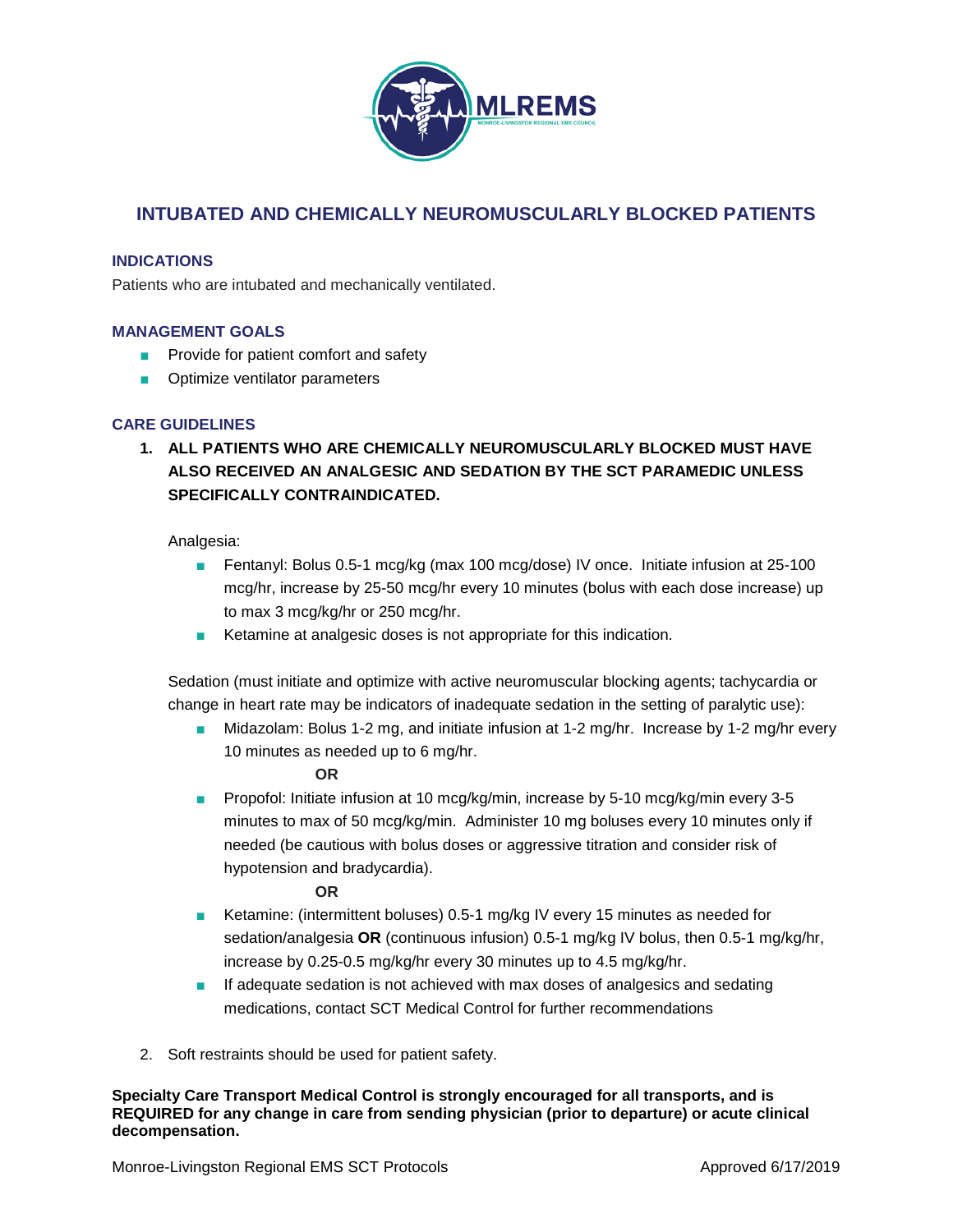

- 3. All intubated patients may be re-dosed with neuromuscular blockers if needed to maintain ventilator synchrony or patient safety. If required, Rocuronium should be dosed at 0.5 mg/kg IV (ideal body weight) every 20-40 minutes. \*\*ALL patients MUST have continuing ANALGESIC and SEDATIVE agents with continued neuromuscular blockade.\*\*
- 4. If continuous infusion of a different paralytic agent (e.g. atracurium, cisatracurium, vecuronium) is started by the sending facility, continue it and re-dose with Rocuronium if a bolus is needed.
- 5. If unable to sedate/neuromuscularly block, ensure IV lines are in place and patent. In the event of continued failure to neuromuscularly block, SCT Medical Control should be contacted.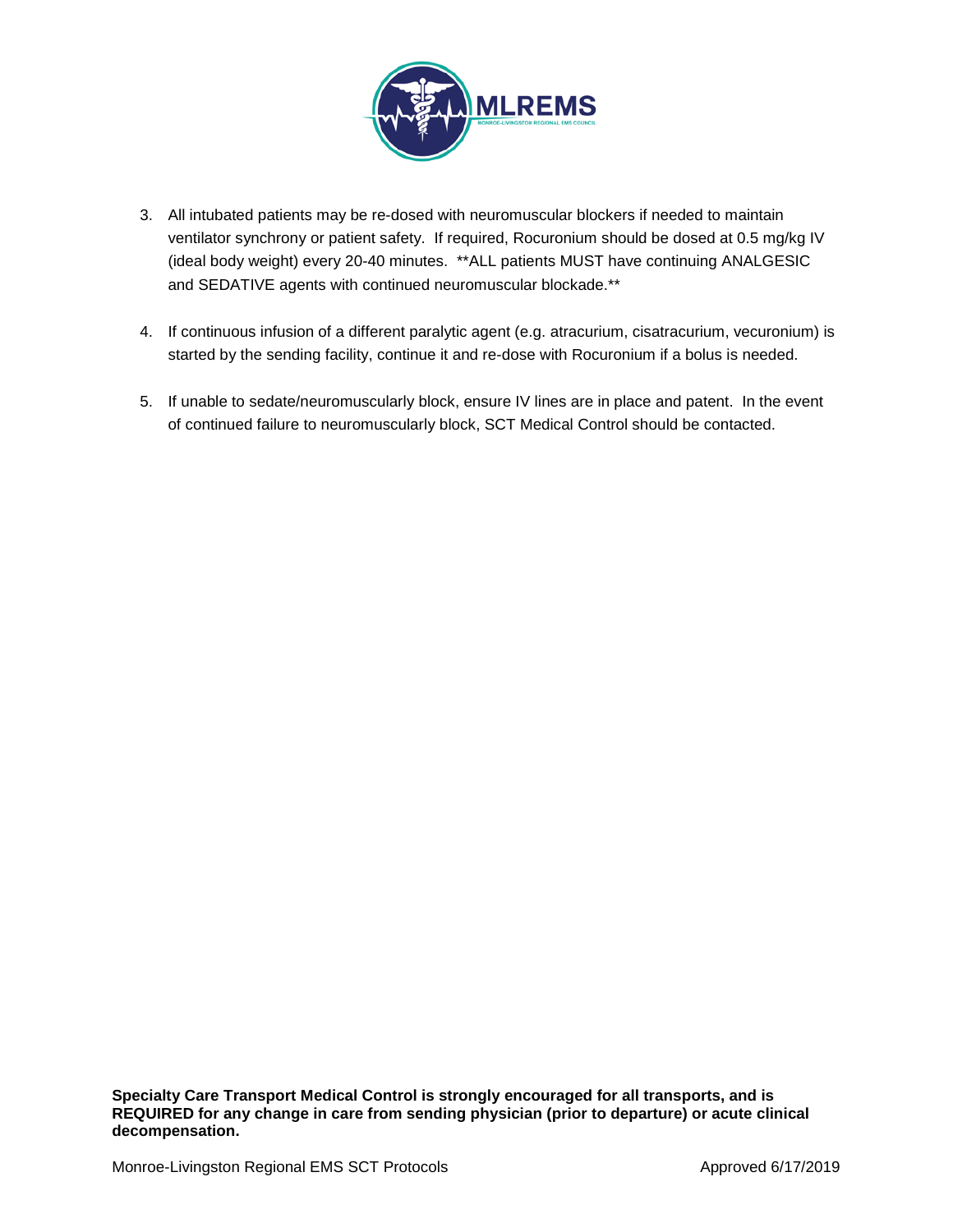

# **POST THROMBOLYTIC (TPA; ALTEPLASE OR TENECTEPLASE) ADMINSITRATION**

# **INDICATIONS**

Patients who have had a thrombolytic administered prior to transfer for the conditions of Stroke (CVA), Pulmonary Embolus (PE), or Acute Myocardial Infarction (AMI)

# **MANAGEMENT GOALS**

- Provide for patient comfort and safety
- Ensure completion of thrombotic medication
- Close and frequent monitoring of patient's disease specific physical condition, neurologic condition, and bleeding events.

## **CARE GUIDELINES**

- 1. Monitor patient's vital signs and neurologic exam at a minimum of every 15 minutes during the infusion as well as after the infusion during transport (i.e. NIHSS for patients being treated for stroke).
	- a. If the patient's neurologic exam decompensates, stop the infusion and contact the receiving facility and SCT medical control.
	- b. Infusion should not be restarted until evaluated by the receiving facility.
- 2. Monitor for major/minor bleeding
	- a. Major bleeding i.e. intracranial, retroperitoneal, gastrointestinal, urinary
	- b. Minor bleeding i.e. gums, venipuncture sites, hematuria, hemoptysis, hematomas, ecchymosis
	- c. If bleeding complications occur, contact the receiving hospital and SCT Medical Control and consider stopping the infusion.
- 3. Monitor vital signs every 15 minutes
	- a. Special attention to blood pressure keeping the systolic < 185 mmHg and diastolic < 105 mmHg
		- i. Labetalol 10-20 mg slow IV push over 2 minutes. May double the previous dose and repeat every 10 minutes as needed (max dose 300 mg and hold for  $HR < 60$ ) bpm).

### **OR**

ii. Nicardipine: Initiate infusion at 2.5-5 mg/hr, increase by 2.5 mg/hr every 10 minutes to max of 15 mg/hr. Once at goal, reduce rate to 3 mg/hr and re-titrate to avoid hypotension. If BP drops below 140/80 mmHg immediately discontinue medication.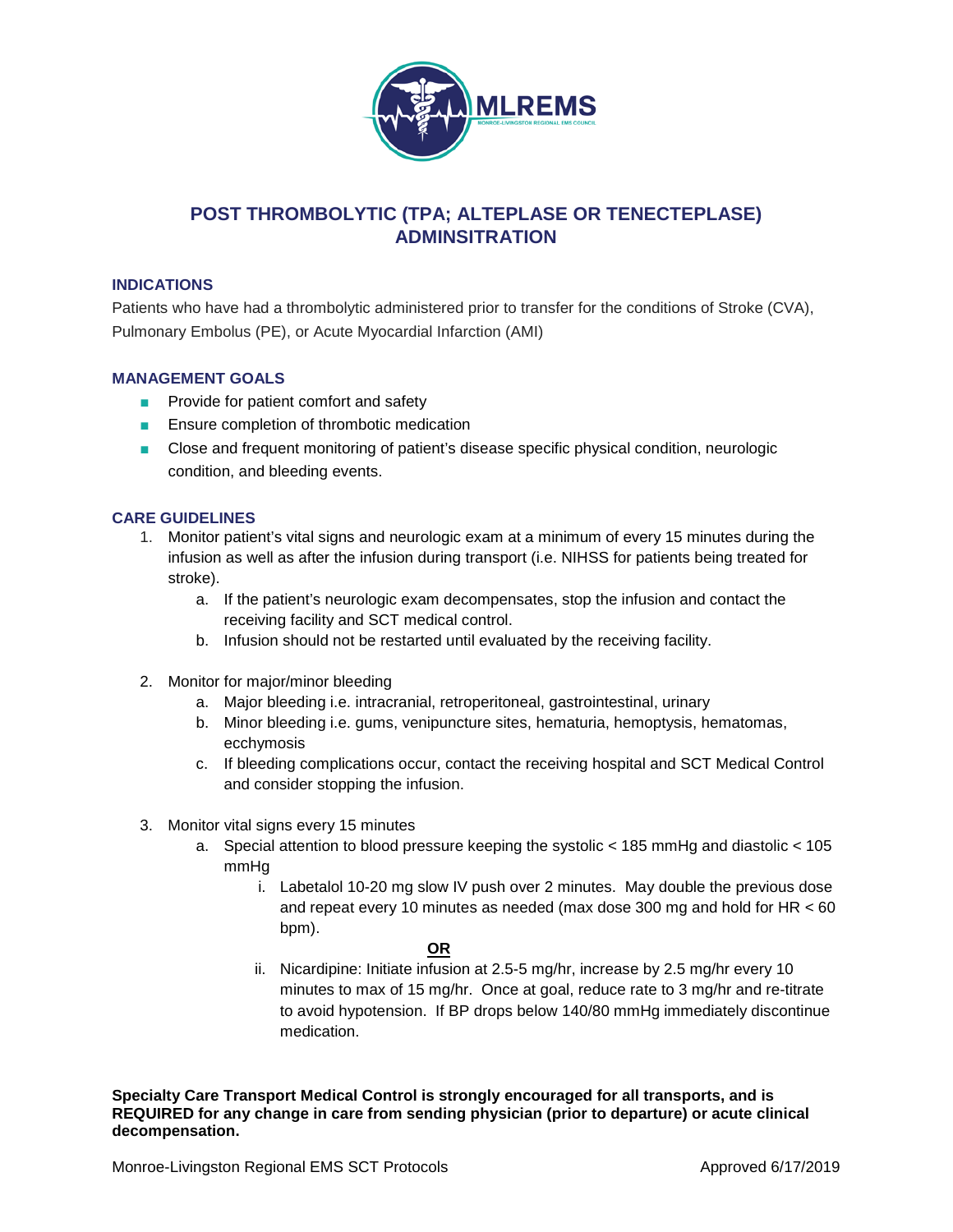

iii. Contact SCT Medical Control in the setting of acute hypertension that has not responded to treatment. i.e. blood pressure that is continually elevated SBP > 185 mmHg or DBP > 105 mmHg despite 2 doses or titrations.

## **ADDITIONAL CONSIDERATIONS**

Any decompensation in neurologic condition that occurs during transport needs to be immediately reported to the SCT Medical Control and the receiving facility. If the infusion is running at this time it should be stopped immediately. The infusion will not be restarted prior to evaluation at the receiving facility or with SCT Medical Control.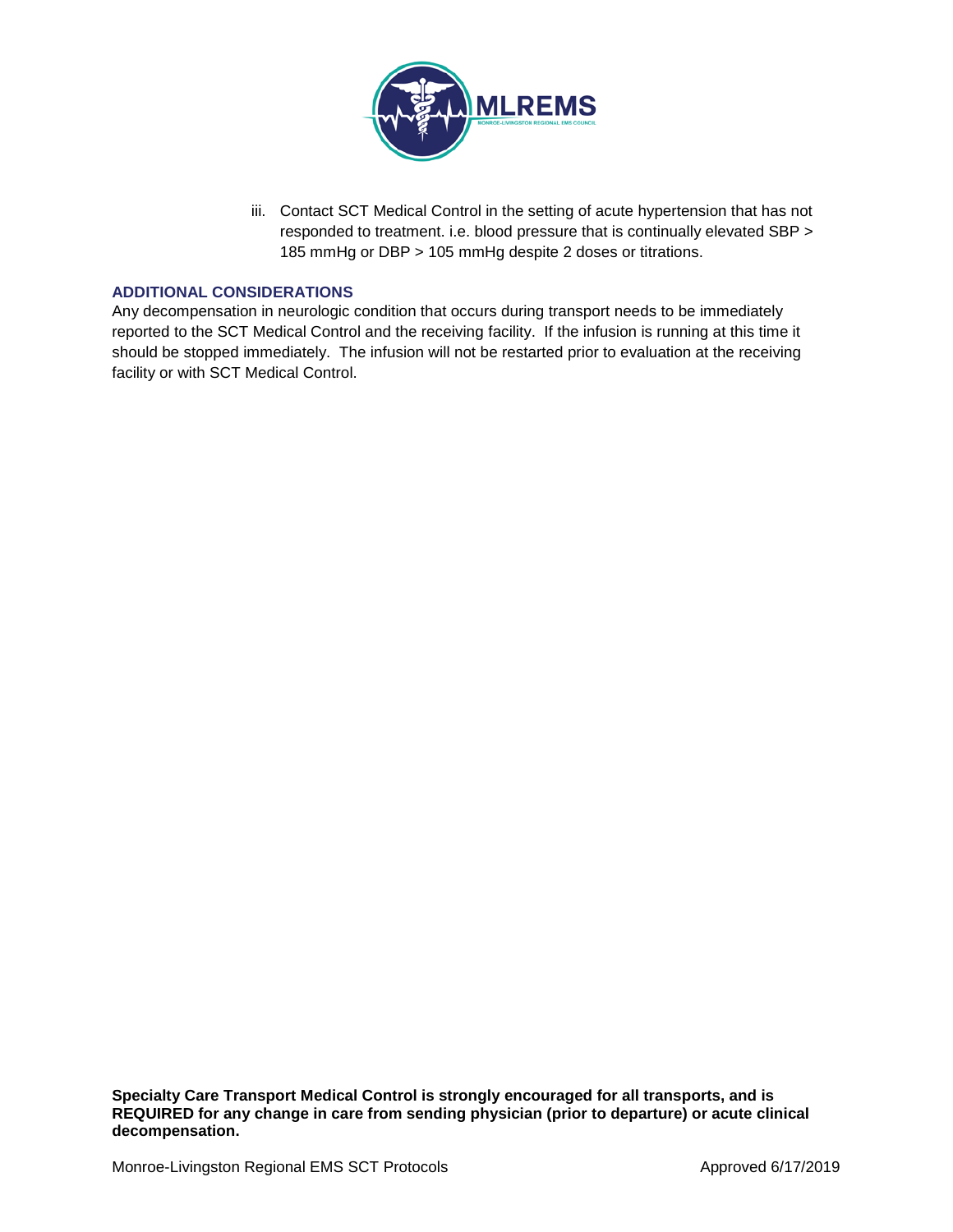

# **THORACOSTOMY (CHEST) TUBES**

## **INDICATIONS**

Patients being transported with thoracostomy tubes in place

# **MANAGEMENT GOALS**

Render optimal care to minimize discomfort and monitor for changes in patient condition during transport.

# **CARE GUIDELINES**

- All thoracostomy tubes must be securely attached to patient before transport. This should include: confirmation of suturing to the skin, occlusive dressing to thoracostomy site, and secure taping of the thoracostomy tube to the patient.
- All thoracostomy tubes should be connected to a commercially available Pleur-Evac or a Heimlich valve.
- If suction was being applied to the Pleur-Evac at the sending facility, it will be maintained during the transport at the same setting.
- In the event of a sudden deterioration in the patient's status, all thoracostomy tubes will be placed to suction.
- Thoracostomy tubes should be re-examined every 15 minutes during transport to ensure proper function.
- In the event that a thoracostomy tube becomes dislodged, no attempt will be made to reposition. The thoracostomy tube should be put to suction and the patient observed for signs of tension pneumothorax.
- If tension pneumothorax should develop, initiate appropriate care with needle decompression and contact Specialty Care Transport Medical Control.
- Provide appropriate analgesia as needed (fentanyl, morphine, or ketamine).
- If the patient becomes hypotensive and tension pneurmothorax is not suspected, refer to Collaborative Shock Protocol (General: Shock/Hypoperfusion or General: Trauma Associated Hypovolemia/Hypoperfusion).
- In the event the Pleur-Evac is damaged, remove tubing from Pleur-Evac and place end of chest tube in bottle of sterile water. Contact SCT Medical Control if change in patient status.
- Monitor and record thoracostomy tube output every 15 minutes. Contact SCT Medical Control if output exceeds 500 mL in 30 minutes.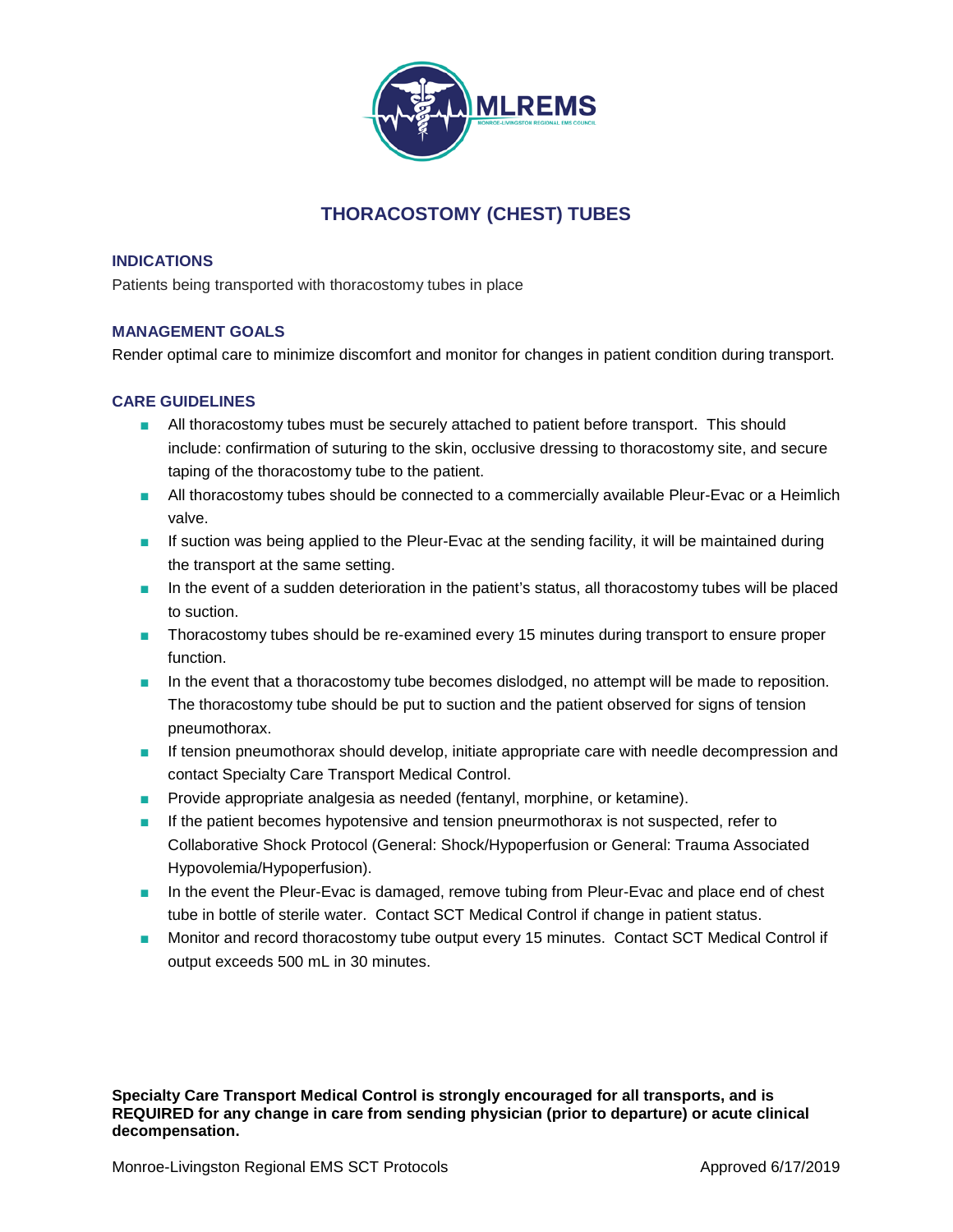

# **TITRATION OF VASOACTIVE MEDICATIONS**

# **INDICATIONS**

Patients being transported with intravenous vasoactive medications

# **MANAGEMENT GOALS**

Provide for safe titration and use of intravenous vasoactive medication during transport

# **CARE GUIDELINES**

- 1. All vasoactive medications must be controlled utilizing a Continuous Electronic Infusion Device (commonly referred to as a medication pump).
- 2. Whenever possible, vasoactive medications should be given through a central access device (central line, PICC line, etc.). If this is not possible, the vasoactive medication should be infused through the Y-site of free flowing peripheral IV of normal saline (0.9% NS).
- 3. The primary carrier IV of normal saline (0.9% NS) should have a flow rate of 125 mL/hr and should not be titrated. This can be achieved with either a flow restricting device or as a channel on the Continuous Electronic Infusion Device. A stopcock or "Y-site" should be used for each infused medication proximally to the flow restrictor.
- 4. NO medications should ever be bolused through the IV line infusing vasoactive medications.
- 5. Whenever possible, initial administration of vasoactive substances should begin in the sending facility. Addition of vasoactive medications during transport should be made after SCT Medical Control consultation.
- 6. Unless otherwise specified by the sending facility or SCT Medical Control, vasoactive medications should generally be titrated to achieve a MAP of 65 mmHg or greater.
- 7. Titration of vasoactive substance should be performed utilizing an understanding of the medication's pharmacokinetics, with typical half-life determining the period of observation to determine medication effect. Use the Appendix: Continuous Infusion Titratable Medical Reference.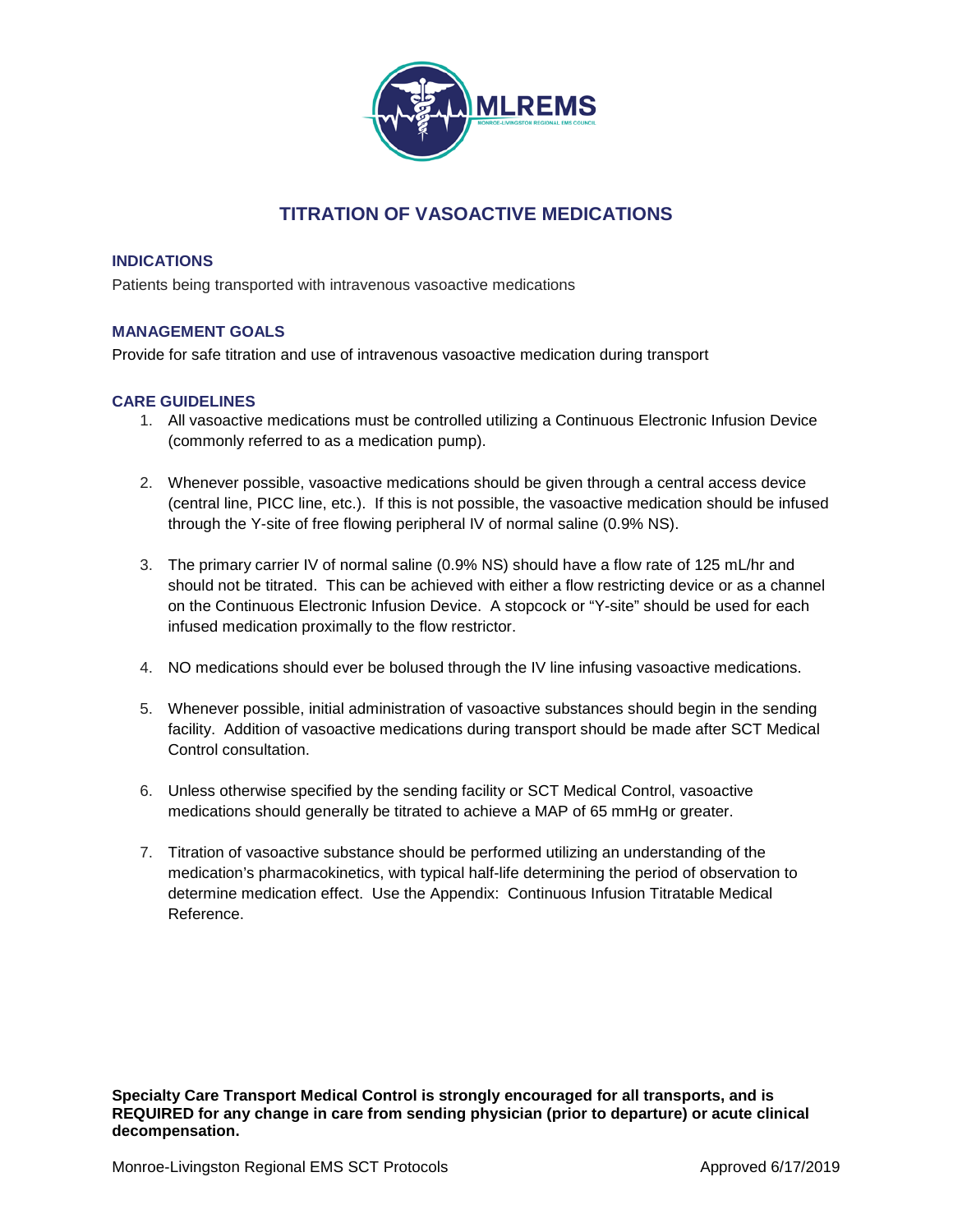

# **TRANSVENOUS (TEMPORARY) PACEMAKER**

## **INDICATIONS**

Patients being transported with a transvenous (temporary) pacemaker

# **MANAGEMENT GOALS**

Provide for safe transfer of patients with a transvenous (temporary) pacemaker

# **CARE GUIDELINES**

- Check to assure the insertion site dressing is clean and dry and the pacing electrode position is anchored securely with tape.
- Secure the pacing generator and place the plastic cover over the pacemaker controls.
- Manage complications, should they develop, according to the following:
- 1. **Failure to capture** due to electrode displacement or a high stimulation threshold
	- Check and tighten all connections.
	- Call Specialty Care Transport Medical Control immediately and report if effective capture is not regained after the above interventions.
	- Increase the pacemaker output/mA.
	- Turn the patient to a left lateral recumbent position.
	- Place the external pacer on the patient and pace if needed for symptomatic bradycardia following the Collaborative Protocol (General: Bradycardia/Heart Blocks – Symptomatic).
	- Turn off any internal pacer if one is present.
- 2. **Failure to pace with no spike present**  caused by a broken or loose connection, electrode fracture, inhibition of pacemaker output, battery or circuit failure.
	- Check and tighten all connections.
	- Check for any equipment that might cause electrical interference and remove if possible.
	- Replace the battery and/or pacing generator.
	- Call Specialty Care Transport Medical Control immediately and report if effective pacing is not regained after the above interventions.
	- Place the external pacer on the patient and pace if needed for symptomatic bradycardia following the Collaborative Protocol (General: Bradycardia/Heart Blocks – Symptomatic).
	- Turn off any internal pacer if one is present.
- 3. **Failure to sense** occurs when the pacemaker does not sense an intrinsic beat.
	- Check and tighten all connections.
	- Increase the sensitivity of the pacing unit.
	- Place the patient in a position where adequate sensing was last observed. A left lateral recumbent position is usually best.
	- Increase the pacing rate to override the intrinsic rhythm if possible.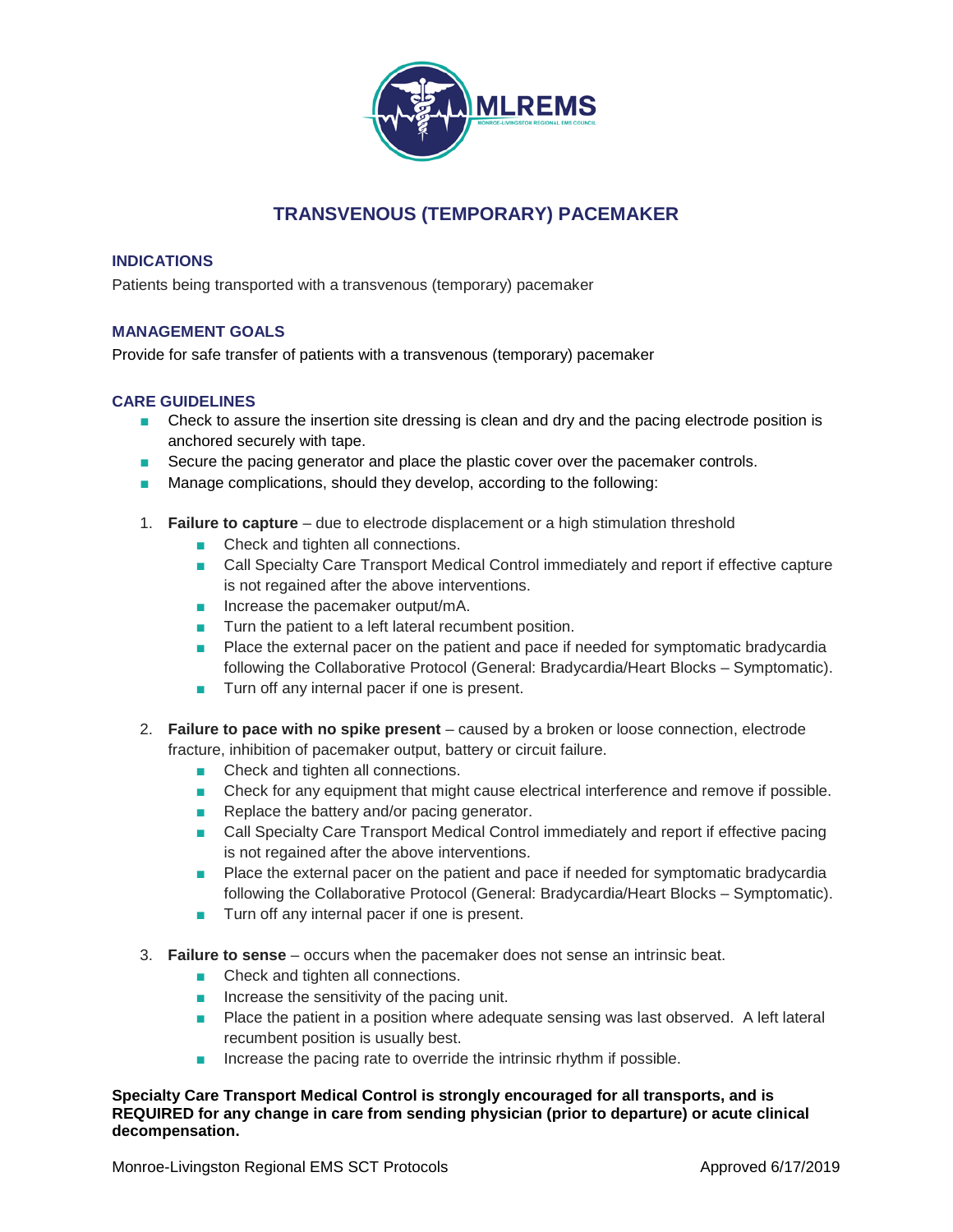

- Turn the pacemaker off if it is not needed, but do not disconnect from the electrode wires.
- Call Specialty Care Transport Medical Control immediately and report if effective pacing is not regained after the above interventions.
- Place the external pacer on the patient and pace if needed for symptomatic bradycardia following the Collaborative Protocol (General: Bradycardia/Heart Blocks – Symptomatic).
- Turn off any internal pacer if one is present.
- 4. Over-sensing occurs when the pacemaker sensitivity is set too high. (It should be suspected when pauses are seen intermittently on the ECG or when the paced rate falls below that set on the pacemaker generator. The pacemaker-induced problem may be mistaken for electrode fracture or impending generator failure. Over-sensing leads to under-pacing).
	- Decrease the sensitivity on the pacemaker.
	- Replace the pacemaker generator if the problem continues.
	- Call Specialty Care Transport Medical Control immediately and report if effective pacing is not regained after the above interventions.
	- Place the external pacer on the patient and pace if needed for symptomatic bradycardia following the Collaborative Protocol (General: Bradycardia/Heart Blocks – Symptomatic).
	- Turn off any internal pacer if one is present.
- 5. Sedation and Analgesia
	- Consider analgesia if SBP < 90 mmHg: Fentanyl 0.5-1 mcg/kg (max 100 mcg/dose) IV, may repeat every 10 minutes to a max of 500 mcg.
	- Consider sedation: Midazolam 1-2.5 mg IV, may repeat every 10 minutes to a max of 20 mg or SBP < 90 mmHg
	- Do NOT use ketamine for this indication.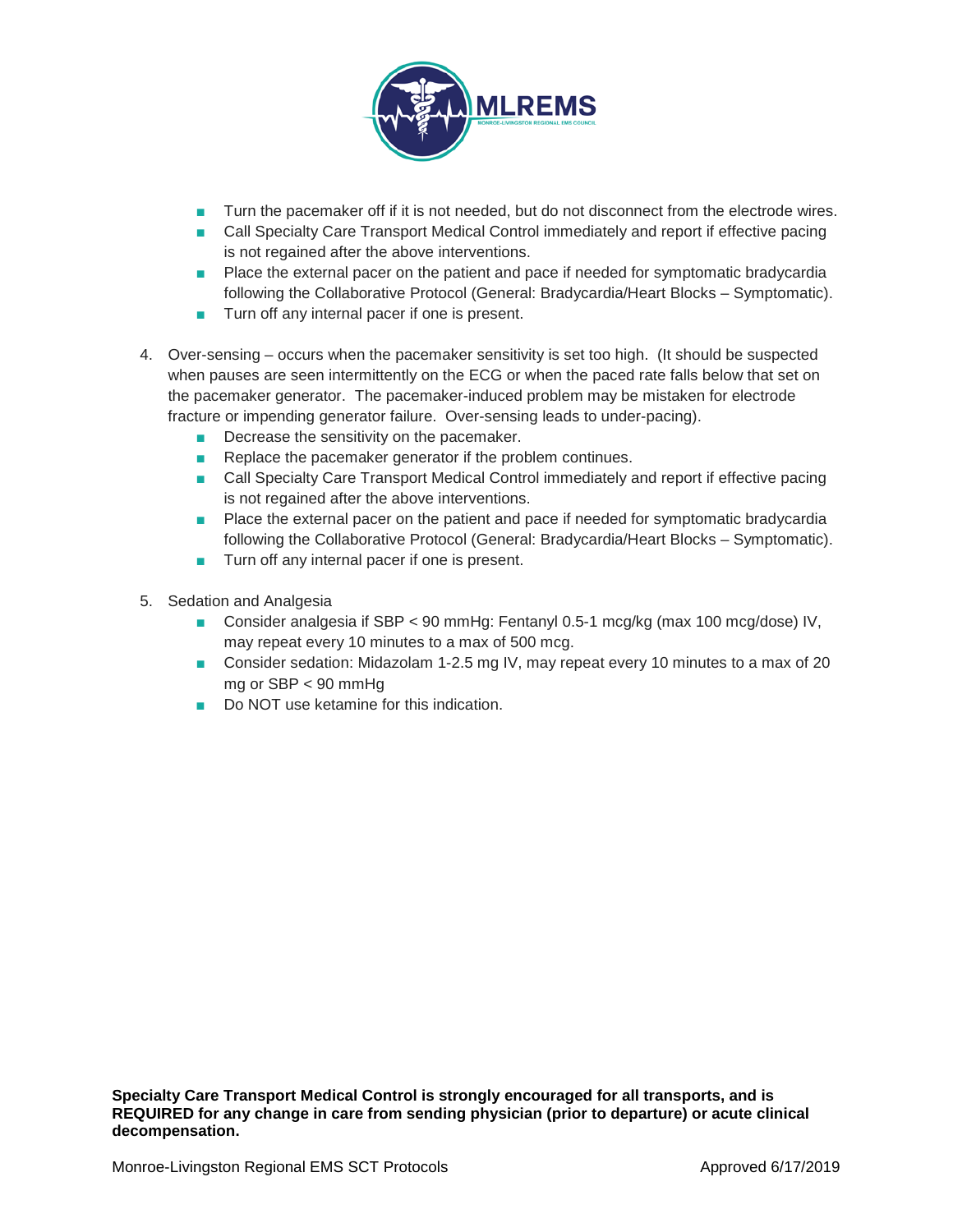

# **STEMI / ACUTE MI MANAGEMENT**

# **INDICATIONS**

Patients presenting to the outlying Hospital Emergency Departments lacking interventional cardiac capabilities, with ST elevation  $\geq 1$  mm in 2 contiguous leads, new LBBB with symptoms less than 12 hours in duration or LBBB with ST/T wave abnormalities which meet diagnostic criteria for MI (e.g. Sgarbossa).

# **MANAGEMENT GOALS**

- Provide for patient comfort and safety
- Optimize transport times to meet AHA guidelines for "door to balloon" time of 90 minutes or less.

## **CARE GUIDELINES**

- 1. Routine medical care.
- 2. Serial 12 lead EKG's during transport; do NOT delay transport to obtain.
- 3. Ensure two patent IVs.
- 4. If not already administered or started by sending facility:
	- Aspirin 324 mg chewed PO x 1

### **AND**

- Clopidogrel (Plavix), 300-600 mg PO x 1 **OR** Ticagrelor 180 mg PO x 1
- 5. Consider anticoagulation/antiplatelet administration (monitor for signs of bleeding):
	- Heparin 60 units/kg (max 4,000 units) IV bolus x 1, followed by 12 units/kg/hr infusion (max of 1,000 units/hr)
	- Eptifibatide (Integrilin): 180 mcg/kg (max 22.6 mg) IV bolus x 2, 10 minutes apart then 2 mcg/kg/hr infusion (max 15 mg/hr). If GFR or CrCI < 50 mL/min then only one bolus and reduce infusion to 1 mcg/kg/hr (max 7.5 mg/hr). If GFR or CrCI < 30 mL/min do not administer.

### **OR**

- Tirofiban (Aggrastat): 25 mcg/kg (max 3,825 mcg) IV over 5 minutes or less, then 0.15 mcg/kg/min (max 23 mcg/min) continued up to 18-48 hours. If GFR or CrCI <60 mL/hr bolus is the same, but rate decreased to 0.075 mcg/kg/min (max 11.5 mcg/min).
- 6. Consider nitrates if SBP > 110 mmHg in the absence of RV infarct:
	- Nitroglycerin 0.4 mg SL q 5 minutes prn pain
	- $\mathbb{C}$  Consider Nitroglycerin infusion: Initiate infusion at 20-50 mcg/min, increase by 5 mcg/min every 10 minutes up to a max of 100 mcg/min while maintaining SBP > 110 mmHg.
- 7. Should patient's condition deteriorate to MAP < 65 mmHg, contact SCT Medical Control.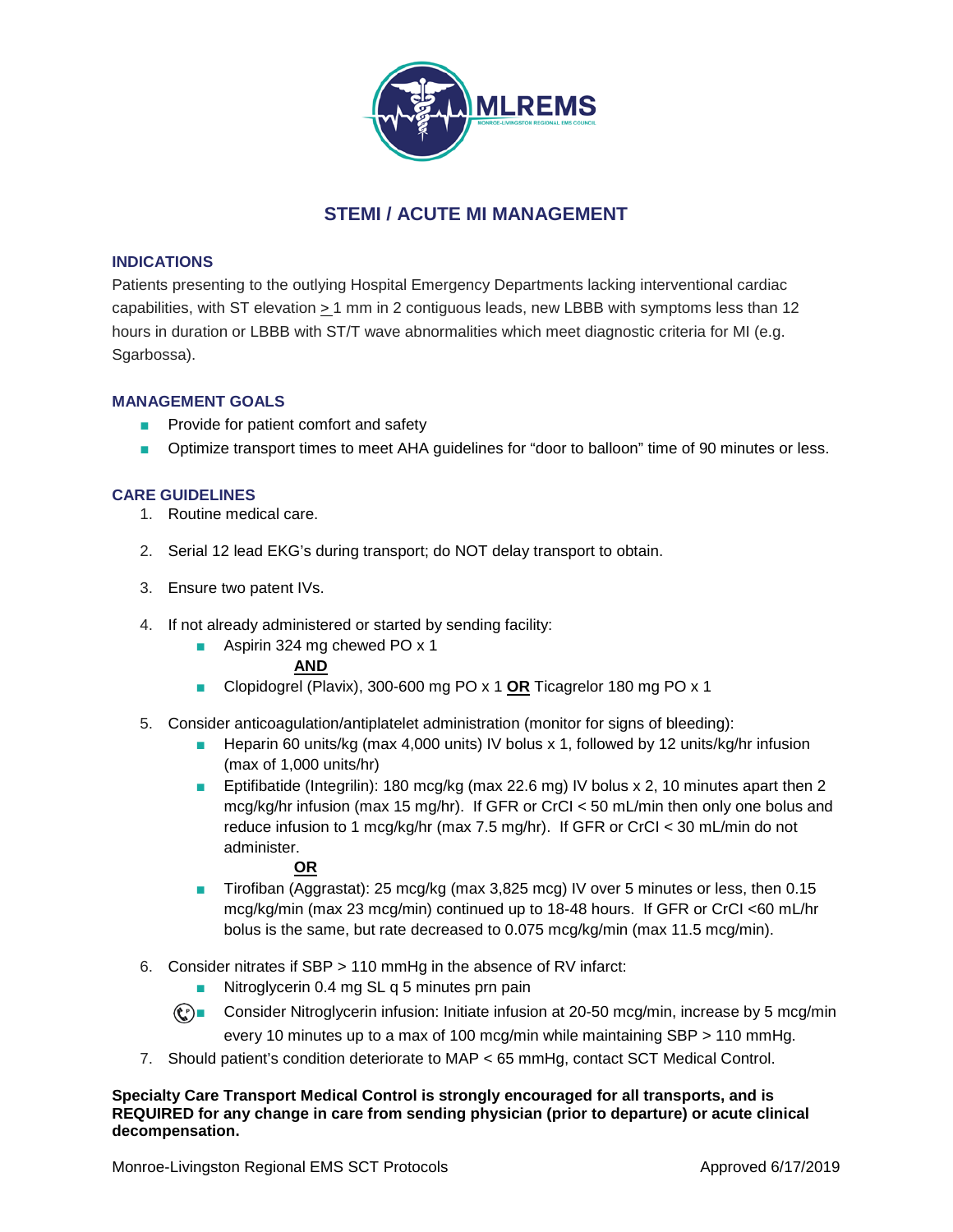

# **APPENDIX CONTINUOUS INFUSION TITRATABLE MEDICATION REFERENCE**

| <b>Medication</b><br>(Drug Class)                                                                                       | Dose <sup>+</sup>                                                                                                                                                                                                                                                                                                                                                                                                                                          | <b>Additional Information</b><br><b>Adverse Drug Effect (ADE)</b>                                                                 |  |  |  |  |
|-------------------------------------------------------------------------------------------------------------------------|------------------------------------------------------------------------------------------------------------------------------------------------------------------------------------------------------------------------------------------------------------------------------------------------------------------------------------------------------------------------------------------------------------------------------------------------------------|-----------------------------------------------------------------------------------------------------------------------------------|--|--|--|--|
| <b>Sedation/Analgesia</b> (unless chemically paralyzed, then titrate sedation as appropriate)                           |                                                                                                                                                                                                                                                                                                                                                                                                                                                            |                                                                                                                                   |  |  |  |  |
| <b>Midazolam</b><br>(Sedative)                                                                                          | Intermittent: 0.05-0.1 mg/kg, may repeat every 10 min to<br>max 20 mg<br>Cont Infusion Initial: 1-2 mg/hr (bolus with initial starting<br>dose)<br>Titration: Increase by 1-2 mg/hr every 10 min as needed for<br>sedation (bolus x 1 with the dose of the new rate at each<br>titration)<br>Usual: 1-6 mg/hr                                                                                                                                              | Onset: 1-2 min<br>Duration: 15-60 min<br>ADE: hypotension                                                                         |  |  |  |  |
| Propofol<br>(Sedative)                                                                                                  | Initial: 10 mcg/kg/min<br>Titration: Increase by 5-10 mcg/kg/min every 5 min (may<br>bolus with 10 mg every 10 min only if needed for sedation)<br>Usual: 10-50 mcg/kg/min                                                                                                                                                                                                                                                                                 | Onset: 30-40 sec<br>Duration: 1-3 min<br>ADE: severe hypotension,<br>bradycardia; be cautious with<br>boluses and rapid titration |  |  |  |  |
| Fentanyl<br>(Analgesic)                                                                                                 | Intermittent: 0.5-1 mcg/kg, may repeat 0.5 mcg/kg every 10<br>min up to max 500 mcg<br>Cont Infusion Initial: 25-100 mcg/hr (bolus with initial starting<br>dose)<br>Titration: Increase by 25-50 mcg every 5 min (bolus x 1 with<br>the dose of the new rate at each titration)<br>Usual: 50-250 mcg/hr                                                                                                                                                   | Onset: immediate<br>Duration: 10-30 min<br>ADE: serotonergic properties, do<br>not use in suspected<br>antidepressant overdose    |  |  |  |  |
| Ketamine<br>(Dissociative anesthetic -<br>sedative and analgesic)                                                       | Intermittent: 0.5-1 mg/kg IV every 15 min as needed for<br>sedation/analgesia (post-RSI), 1-2 mg/kg (RSI), 0.1-0.3<br>mg/kg max 30 mg in 100 mL NS over 15 min (analgesia, not<br>intubated)<br>Cont Infusion Initial: 0.5-1 mg/kg/hr (bolus with initial starting<br>dose)<br>Titration: Increase by 0.25-0.5 mg/kg/hr every 30 min<br>(consider slower titration 0.1 mg/kg/hr if using lower doses;<br>$0.05 - 0.5$ mg/kg/hr)<br>Usual: 0.1-4.5 mg/kg/hr | Onset: 1-2 min<br>Duration: 15 min<br>ADE: hypertension, tachycardia,<br>do not use in cardiac ischemia                           |  |  |  |  |
| Vasopressors/Inotropes (Central line preferred. If only a peripheral line is available, Y-site with free flowing fluid) |                                                                                                                                                                                                                                                                                                                                                                                                                                                            |                                                                                                                                   |  |  |  |  |
| Norepinephrine<br>(Vasopressor - alpha and<br>beta [lesser effect] agonist)                                             | Initial: 2 mcg/min (0.03 mcg/kg/min)<br>Titration: Increase by 2 mcg/min (0.03 mcg/kg/min) every 5<br>min as needed for goal blood pressure<br>Usual: 4-80 mcg/min<br>If > 80 mcg/min (0.1 mcg/kg/min) contact Medical Control                                                                                                                                                                                                                             | Onset: immediate<br>Duration: 2-5 min<br>ADE: hypertension,<br>bradyarrhythmias                                                   |  |  |  |  |
| Dopamine<br>(Vasopressor - alpha and<br>beta agonist; increasing<br>dose increases alpha<br>agonist effects)            | Initial: 5-10 mcg/kg/min<br>Titration: Increase by 5 mcg/kg/min every 5 min as needed<br>for goal blood pressure up to 20 mcg/kg/min<br>Usual: 5-20 mcg/kg/min                                                                                                                                                                                                                                                                                             | Onset: immediate<br>Duration: 1-2 min<br>ADE: hypertension,<br>tachyarrhythmias                                                   |  |  |  |  |
| Epinephrine<br>(Vasopressor – potent<br>alpha and beta agonist)                                                         | Initial: 1 mcg/min (0.01 mcg/kg/min)<br>Titration: Increase by 1 mcg/min (0.01 mcg/kg/min) every 5<br>min as needed for goal blood pressure<br>Usual: 10-20 mcg/min (0.1-0.2 mcg/kg/min)                                                                                                                                                                                                                                                                   | Onset: immediate<br>Duration: 1-2 min<br>ADE: hypertension,<br>tachyarrhythmias                                                   |  |  |  |  |
| Phenylephrine<br>(Vasopressor - potent<br>alpha agonist)                                                                | Initial: 25 mcg/min<br>Titration: Increase by 25 mcg/min every 5 min as needed for<br>goal blood pressure                                                                                                                                                                                                                                                                                                                                                  | Onset: immediate<br>Duration: 15-30 min                                                                                           |  |  |  |  |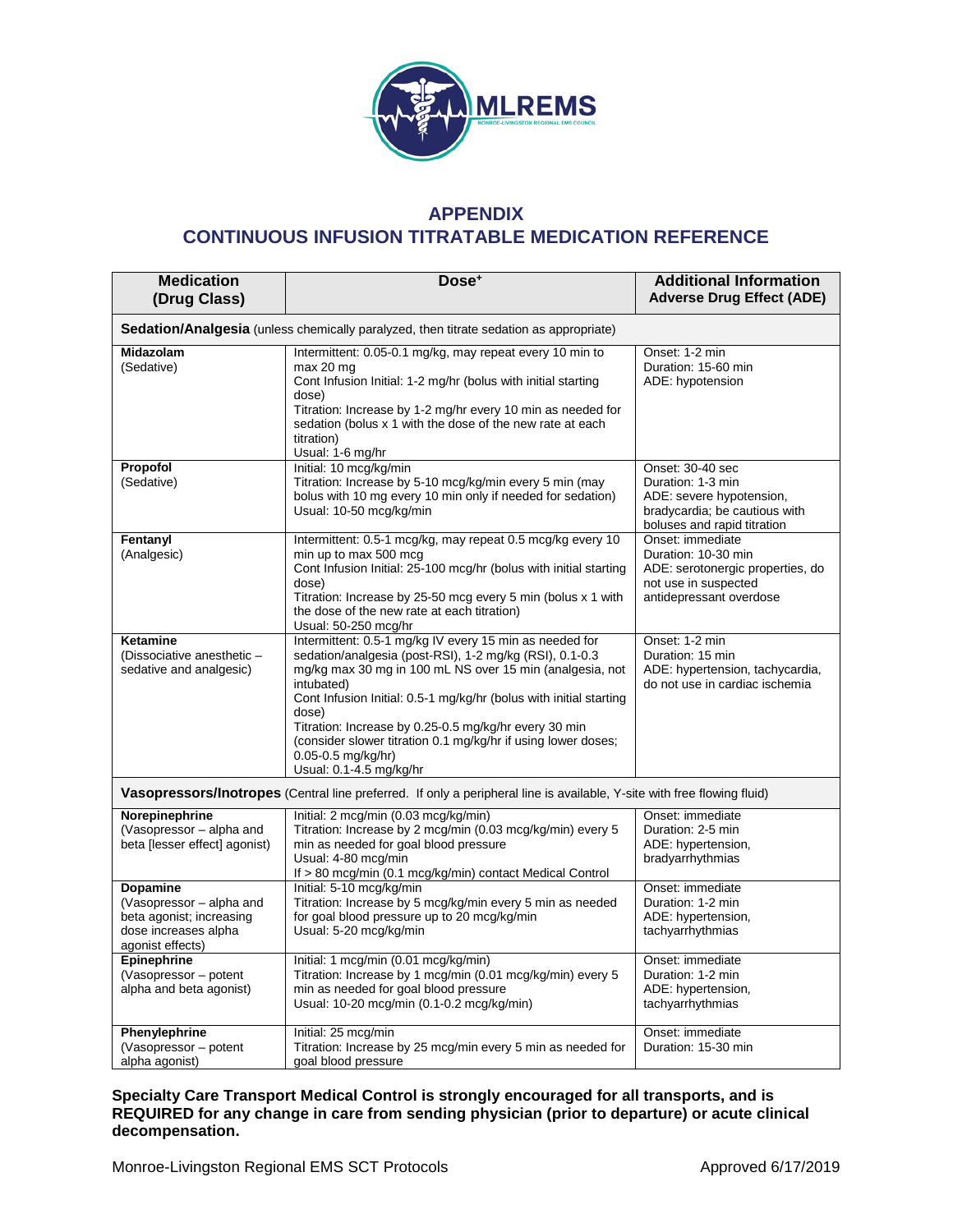

|                                                                                                                                                                     | Usual: 25-200 mcg/min                                                                                                                                                                                                                                                                                                            | ADE: hypertension, reflex<br>tachycardia                                                                                                                         |
|---------------------------------------------------------------------------------------------------------------------------------------------------------------------|----------------------------------------------------------------------------------------------------------------------------------------------------------------------------------------------------------------------------------------------------------------------------------------------------------------------------------|------------------------------------------------------------------------------------------------------------------------------------------------------------------|
| Vasopressin<br>$(V1$ agonist -<br>vasoconstrictor; used in<br>refractory sepsis)                                                                                    | Usual: 0.01-0.04 units/min                                                                                                                                                                                                                                                                                                       | Onset: immediate<br>Duration: 10-20 min<br>ADE: hypertension, bradycardia,<br>dysrhythmias                                                                       |
| <b>Dobutamine</b><br>(Inotrope - beta agonist,<br>increases cardiac output)                                                                                         | Initial: 5 mcg/kg/min<br>Titration: Increase by 5 mcg/kg/min every 15 min as needed<br>for tissue perfusion up to 20 mcg/kg/min<br>Usual: 5-20 mcg/kg/min                                                                                                                                                                        | Onset: immediate<br>Duration: 1-2 min<br>ADE: hypotension and<br>tachydysrhythmias                                                                               |
| <b>Milrinone</b><br>$($ lnotrope $-$<br>phosphodiesterase III<br>enzyme inhibitor, inhibits<br>cAMP and increases<br>ventricle contractility and<br>cardiac output) | Initial: 0.375 mcg/kg/min<br>Titration: Increase by 0.125 mcg/kg/min every 15 min as<br>needed for tissue perfusion up to 0.75 mcg/kg/min<br>Usual: 0.375-0.75 mcg/kg/min                                                                                                                                                        | Onset: 5-15 min<br>Duration: 1-2 hr<br>ADE: hypotension, ventricular<br>arrhythmias (SVT, VT), shorten<br>AV node conduction, dose reduce<br>in renal impairment |
| Cardiovascular                                                                                                                                                      |                                                                                                                                                                                                                                                                                                                                  |                                                                                                                                                                  |
| <b>Esmolol</b><br>(Beta-1 selective<br>antagonist)                                                                                                                  | Load: 500 mcg/kg over 1 min<br>Initial: 50 mcg/kg/min<br>Titration: Increase by 50 mcg/kg/min every 5 min as needed<br>for goal blood pressure and heart rate up to 200 mcg/kg/min<br>Usual: 50-200 mcg/kg/min                                                                                                                   | Onset: 2-10 min<br>Duration: 10-30 min<br>ADE: hypotension, bradycardia,<br>heart block                                                                          |
| Nicardipine<br>(Calcium channel blocker)                                                                                                                            | Initial: 2.5-5 mg/hr<br>Titration: Increase by 2.5 mg/hr every 10 min as needed for<br>goal blood pressure up to 15 mg/hr. Once at goal blood<br>pressure, decrease rate to 3 mg/hr to prevent accumulation<br>and hypotension (due to long half-life of the medication).<br>Re-titrate as described above.<br>Usual: 5-15 mg/hr | Onset: 5-10 min<br>Duration: 15-30 min up to 4 hr<br>ADE: hypotension                                                                                            |
| Nitroglycerin<br>(Vasodilator - more effect<br>on peripheral veins than<br>arteries)                                                                                | Initial: 20-50 mcg/min<br>Titration: Increase by 5 mcg/min every 5 min as needed for<br>goal blood pressure and pain control up to 100 mcg/min<br>Usual: 20-100 mcg/min                                                                                                                                                          | Onset: immediate<br>Duration: 1-3 min<br>ADE: hypotension, bradycardia                                                                                           |
| Nitroprusside<br>(Vasodilator - more effect<br>on arteries than veins)                                                                                              | Initial: 0.3 mcg/kg/min<br>Titration: Increase by 0.5 mcg/kg/min every 5 min as<br>needed for goal blood pressure up to a max of 3 mcg/kg/min<br>(may increase up to 10 mcg/kg/min but for no longer than 10<br>minutes total)<br>Usual: 0.5-1 mcg/kg/min                                                                        | Onset: $<$ 2 min<br>Duration: 1-10 min<br>ADE: hypotension, reflex<br>tachycardia, cyanide toxicity at<br>high doses or renal impairment                         |

- 8. \*This chart is not all inclusive. Please consult electronic medication references or medical control with questions or unfamiliar medications.
- 9. \*Doses outside of the ranges listed should be discussed with medical control.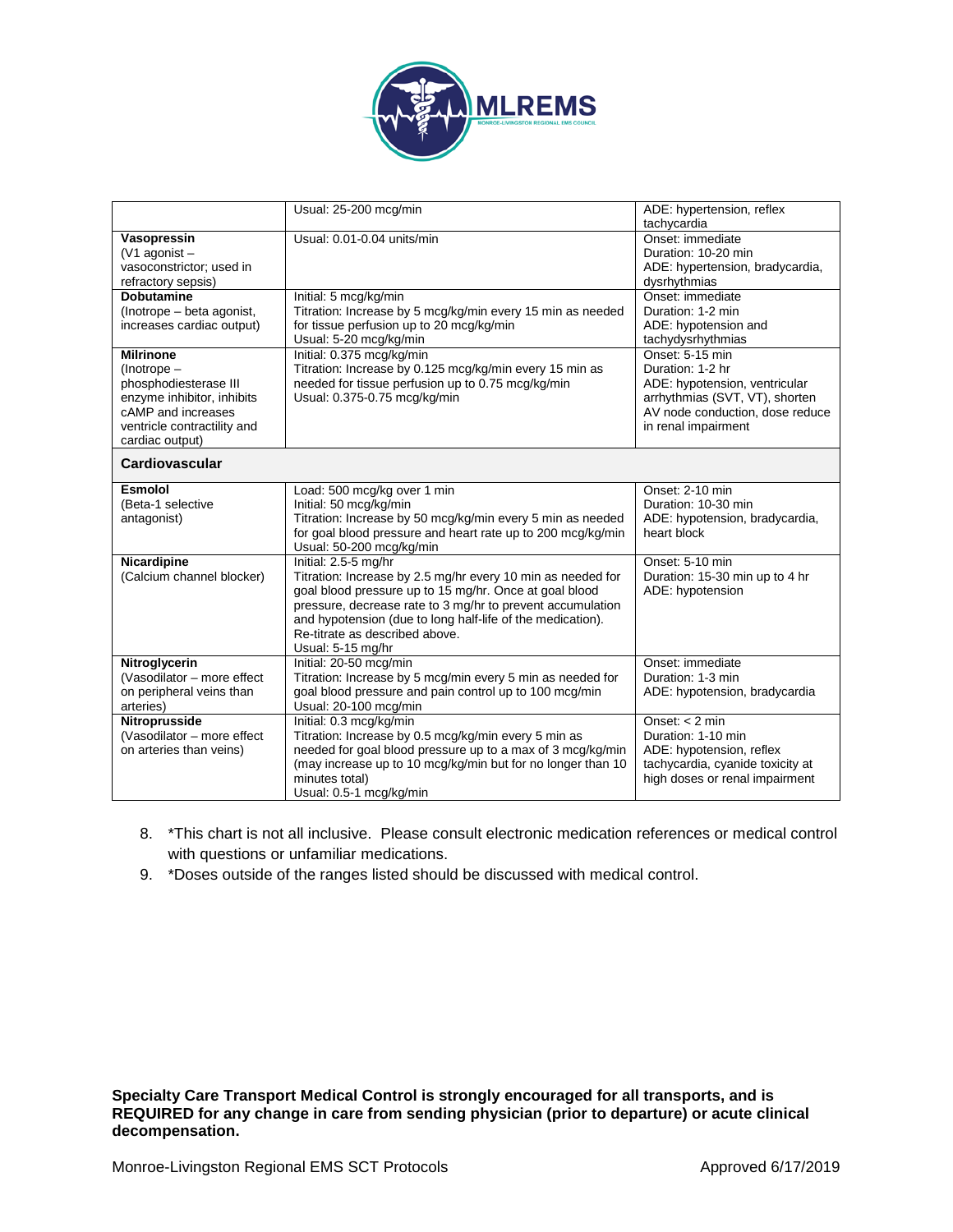

# **APPENDIX FIBRINOLYTIC AGENTS**

- 1. Pharmacology
	- a. To promote lysis of the clot allowing return of blood flow to the infarct related vessel
- 2. Indications
	- a. Acute stroke (within 3-4.5 hours of onset)
	- b. Pulmonary embolism
	- c. Acute myocardial infarction
	- d. Intraarterial thrombosis (usually low continuous dose, no titration)
- 3. Agents and Dose
	- a. The dose varies based upon the type of agent used and the specific indication. If a patient is receiving thrombolytics during the transport, ensure that proper physician orders have been written detailing dosing and timing of doses.
		- i. Alteplase (rTPA)
			- 1. Ischemic Stroke: 0.9 mg/kg IV (max dose 90 mg), 10% administered over 1 minute and 90% over 60 minutes.
			- 2. PE: 100 mg IV over 2 hours (for low weight or elderly patients, may administer 50 mg)
			- 3. MI: 15 mg bolus over 1-2 minutes, then 0.75 mg/kg (up to 50 mg) x 30 minutes, then 0.5 mg/kg (up to 35 mg) x 60 minutes (max 100 mg over 90 minutes)
		- ii. Tenecteplase
			- 1. MI: One time bolus ≤ 60 kg = 30 mg; 61-70 kg = 35 mg; 71-80 kg = 40 mg; 81-90 kg = 45 mg; ≥ 90 kg = 50 mg
- 4. Pharmacokinetics
	- a. Dose varies (depends on specific agent and indication)
	- b. Half-life: 10-130 minutes (depends on specific agent used)
- 5. Adverse Effects
	- a. Bleeding
	- b. Hypersensitivity reactions
	- c. Angioedema

\*\*\*If bleeding or severe angioedema – stop infusion after contact Specialty Care Medical Control\*\*\*

- 6. Contraindications for all patients
	- Significant head trauma or prior stroke in previous 3 months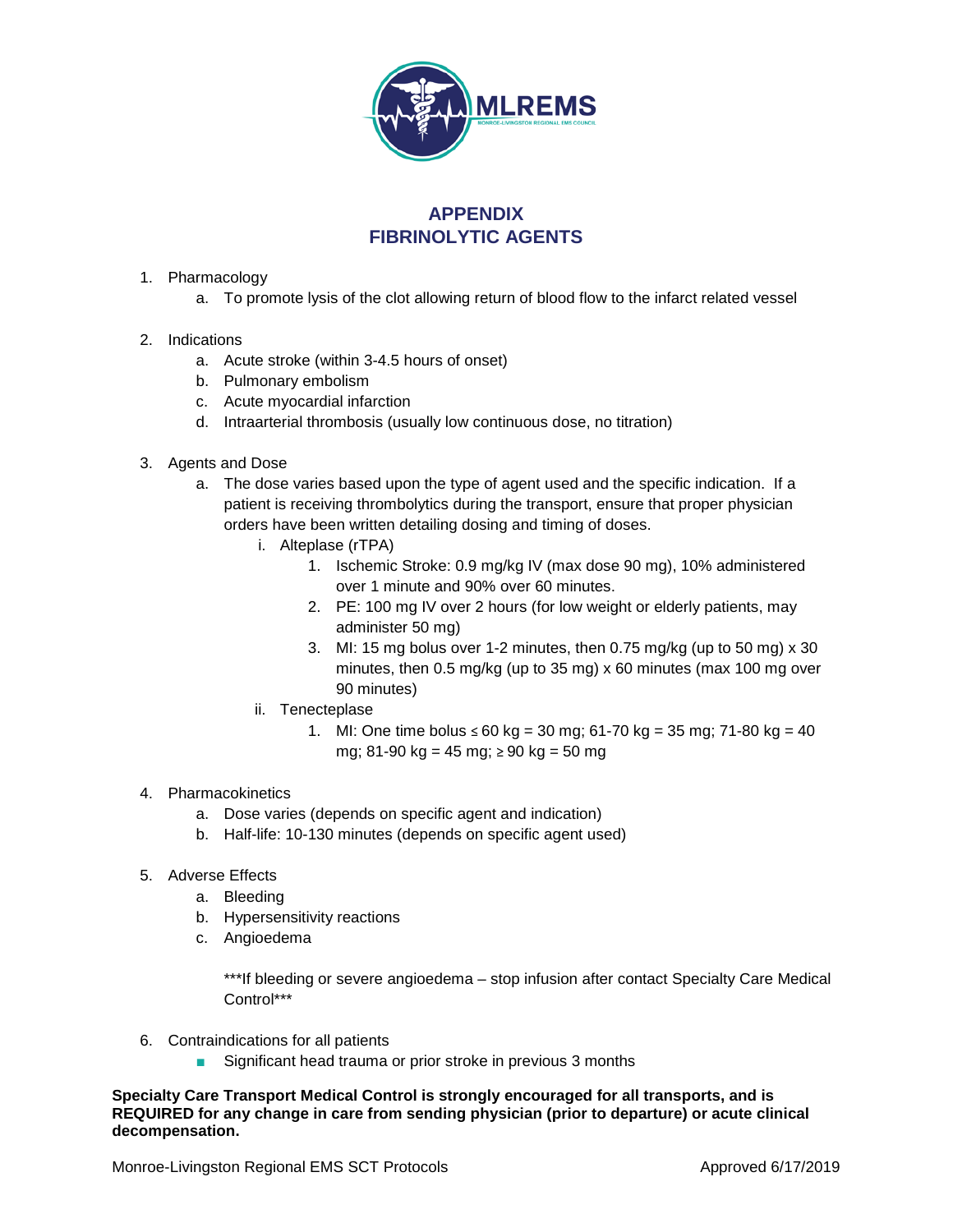

- Symptoms suggestive of subarachnoid hemorrhage
- History of previous intracranial hemorrhage (exception may be considered for remote traumatic hemorrhage)
- Recent (within 3 months) intracranial or intraspinal surgery
- Persistently elevated blood pressure (systolic > 185 mmHg or diastolic > 110 mmHg) despite lowering measures
- Active internal bleeding
- GI bleed within last 21 days or structural GI malignancy
- Aortic arch dissection
- Acute bleeding diathesis, including but not limited to:
	- Platelet count < 100,000/mm<sup>3</sup>
	- Heparin received within 48 hours, resulting in abnormally elevated aPTT
	- Current use of warfarin with INR > 1.7 or PT > 15 seconds
	- Use of full-dose low molecular weight heparinoids within 24 hours
	- Use of direct thrombin inhibitors or direct factor Xa inhibitors within 48 hours assuming normal renal function
- Blood glucose concentration < 50 mg/dL (2.7 mmol/L) despite attempts to correct
- CT demonstrates clear hypoattenuation defined as frank hypodensity (obvious completed infarction)
- Intra-axial intracranial neoplasm
- Known or suspected infective endocarditis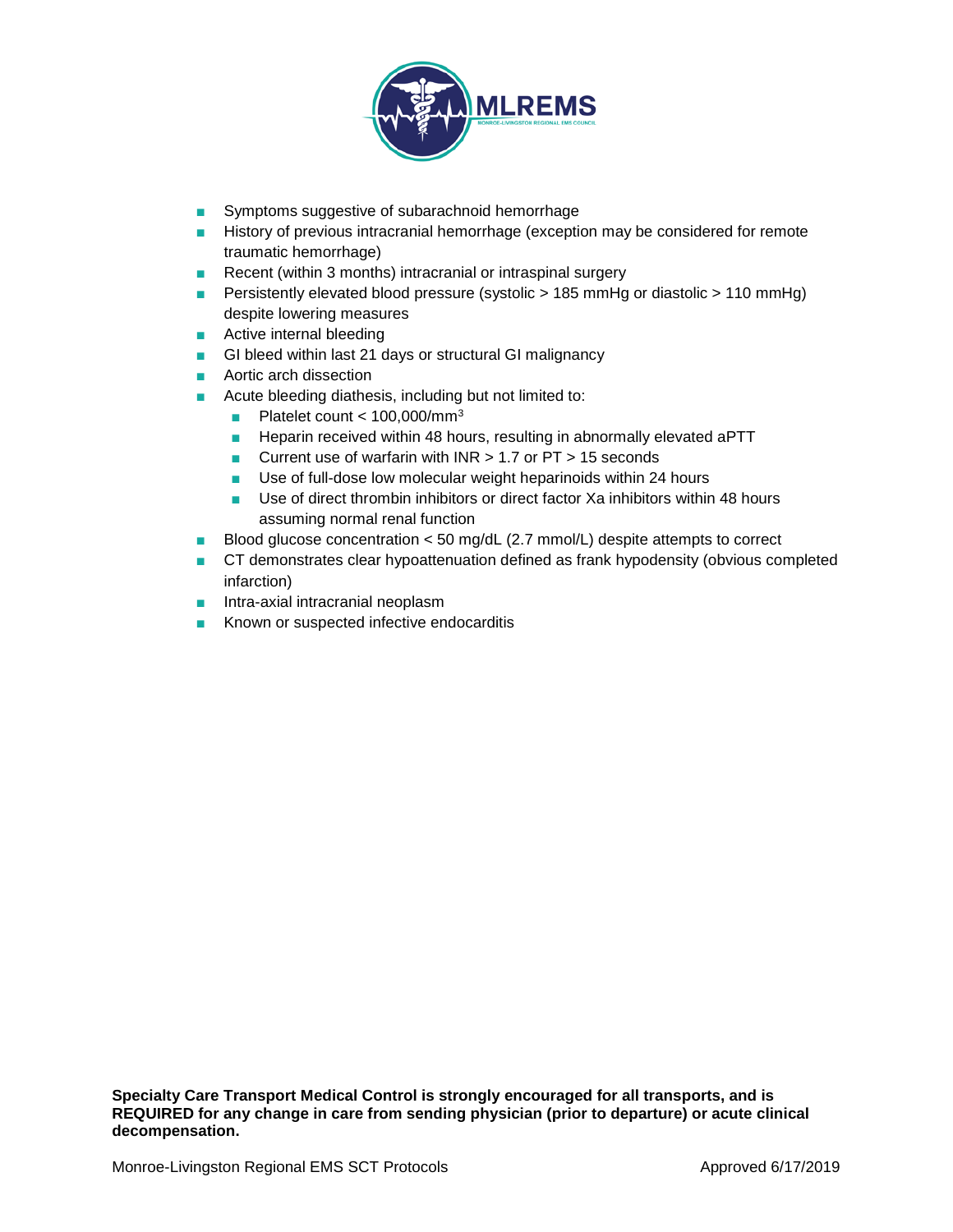

# **APPENDIX IDEAL BODY WEIGHT TABLE FOR VENTILATOR TIDAL VOLUME CALCULATION**

| <b>Male</b>     |                 |     |                  |     |                  | <b>Female</b>    |                 |                 |                  |     |     |     |     |
|-----------------|-----------------|-----|------------------|-----|------------------|------------------|-----------------|-----------------|------------------|-----|-----|-----|-----|
| <b>Height</b>   | <b>IBW</b>      | 4mL | 5mL              | 6mL | 7mL              | 8mL              | <b>Height</b>   | <b>IBW</b>      | 4mL              | 5mL | 6mL | 7mL | 8mL |
| (in)            | (Kg)            | /kg | /kg              | /kg | /kg              | /kg              | (in)            | (Kg)            | /kg              | /kg | /kg | /kg | /kg |
| 46              | 26              | 103 | 129              | 155 | 180              | 206              | 46              | 26              | 102              | 128 | 153 | 179 | 205 |
| $\overline{47}$ | 28              | 110 | 138              | 166 | 193              | 221              | $\overline{47}$ | 27              | 109              | 136 | 163 | 191 | 218 |
| 48              | 29              | 118 | 147              | 177 | 206              | 236              | 48              | 29              | 115              | 144 | 173 | 202 | 231 |
| 49              | $\overline{31}$ | 125 | 157              | 188 | 219              | 250              | 49              | 31              | 122              | 153 | 183 | 214 | 244 |
| $\overline{50}$ | $\overline{33}$ | 133 | 166              | 199 | 232              | 265              | 50              | $\overline{32}$ | 129              | 161 | 193 | 225 | 257 |
| $\overline{51}$ | $\overline{35}$ | 140 | 175              | 210 | 245              | 280              | $\overline{51}$ | 34              | 135              | 169 | 203 | 237 | 271 |
| $\overline{52}$ | 37              | 147 | 184              | 221 | 258              | 295              | 52              | 35              | 142              | 177 | 213 | 248 | 284 |
| $\overline{53}$ | 39              | 155 | 194              | 232 | 271              | 310              | 53              | 37              | 148              | 186 | 223 | 260 | 297 |
| $\overline{54}$ | 41              | 162 | 203              | 243 | 284              | 324              | 54              | 39              | 155              | 194 | 233 | 271 | 310 |
| $\overline{55}$ | 42              | 170 | $\overline{212}$ | 254 | 297              | 339              | $\overline{55}$ | 40              | 162              | 202 | 243 | 283 | 323 |
| $\overline{56}$ | 44              | 177 | 221              | 266 | 310              | 354              | 56              | 42              | 168              | 210 | 252 | 294 | 337 |
| $\overline{57}$ | 46              | 184 | 231              | 277 | 323              | 369              | 57              | 44              | 175              | 219 | 262 | 306 | 350 |
| 58              | 48              | 192 | 240              | 288 | 336              | 384              | 58              | 45              | 181              | 227 | 272 | 318 | 363 |
| 59              | 50              | 199 | 249              | 299 | 349              | 398              | 59              | 47              | 188              | 235 | 282 | 329 | 376 |
| 60              | $\overline{52}$ | 207 | 258              | 310 | 362              | 413              | 60              | 49              | 195              | 243 | 292 | 341 | 389 |
| 61              | $\overline{54}$ | 214 | 268              | 321 | 375              | 428              | 61              | 50              | $\overline{201}$ | 252 | 302 | 352 | 403 |
| 62              | 55              | 221 | 277              | 332 | 387              | 443              | 62              | 52              | 208              | 260 | 312 | 364 | 416 |
| 63              | $\overline{57}$ | 229 | 286              | 343 | 400              | 458              | 63              | 54              | 214              | 268 | 322 | 375 | 429 |
| 64              | 59              | 236 | 295              | 354 | 413              | 472              | 64              | 55              | $\overline{221}$ | 276 | 332 | 387 | 442 |
| 65              | 61              | 244 | 305              | 365 | 426              | 487              | 65              | 57              | 228              | 285 | 342 | 398 | 455 |
| 66              | 63              | 251 | $\overline{314}$ | 377 | 439              | 502              | 66              | 59              | 234              | 293 | 351 | 410 | 469 |
| 67              | 65              | 258 | 323              | 388 | 452              | $\overline{517}$ | 67              | 60              | 241              | 301 | 361 | 422 | 482 |
| 68              | 66              | 266 | 332              | 399 | 465              | 532              | 68              | 62              | 247              | 309 | 371 | 433 | 495 |
| 69              | 68              | 273 | $\overline{342}$ | 410 | 478              | 546              | 69              | 64              | 254              | 318 | 381 | 445 | 508 |
| $\overline{70}$ | 70              | 281 | 351              | 421 | 491              | 561              | $\overline{70}$ | 65              | 261              | 326 | 391 | 456 | 521 |
| $\overline{71}$ | $\overline{72}$ | 288 | 360              | 432 | $\overline{504}$ | 576              | $\overline{71}$ | 67              | 267              | 334 | 401 | 468 | 535 |
| $\overline{72}$ | 74              | 295 | 369              | 443 | 517              | 591              | 72              | 68              | 274              | 342 | 411 | 479 | 548 |
| 73              | 76              | 303 | 379              | 454 | 530              | 606              | 73              | 70              | 280              | 351 | 421 | 491 | 561 |
| 74              | 78              | 310 | 388              | 465 | 543              | 620              | 74              | 72              | 287              | 359 | 431 | 502 | 574 |
| 75              | 79              | 318 | 397              | 476 | 556              | 635              | 75              | 73              | 294              | 367 | 441 | 514 | 587 |
| 76              | 81              | 325 | 406              | 488 | 569              | 650              | 76              | 75              | 300              | 375 | 450 | 525 | 601 |
| 77              | 83              | 332 | 416              | 499 | 582              | 665              | 77              | 77              | 307              | 384 | 460 | 537 | 614 |
| 78              | 85              | 340 | 425              | 510 | 595              | 680              | 78              | 78              | 313              | 392 | 470 | 549 | 627 |
| 79              | 87              | 347 | 434              | 521 | 608              | 694              | 79              | 80              | 320              | 400 | 480 | 560 | 640 |
| 80              | 89              | 355 | 443              | 532 | 621              | 709              | 80              | 82              | 327              | 408 | 490 | 572 | 653 |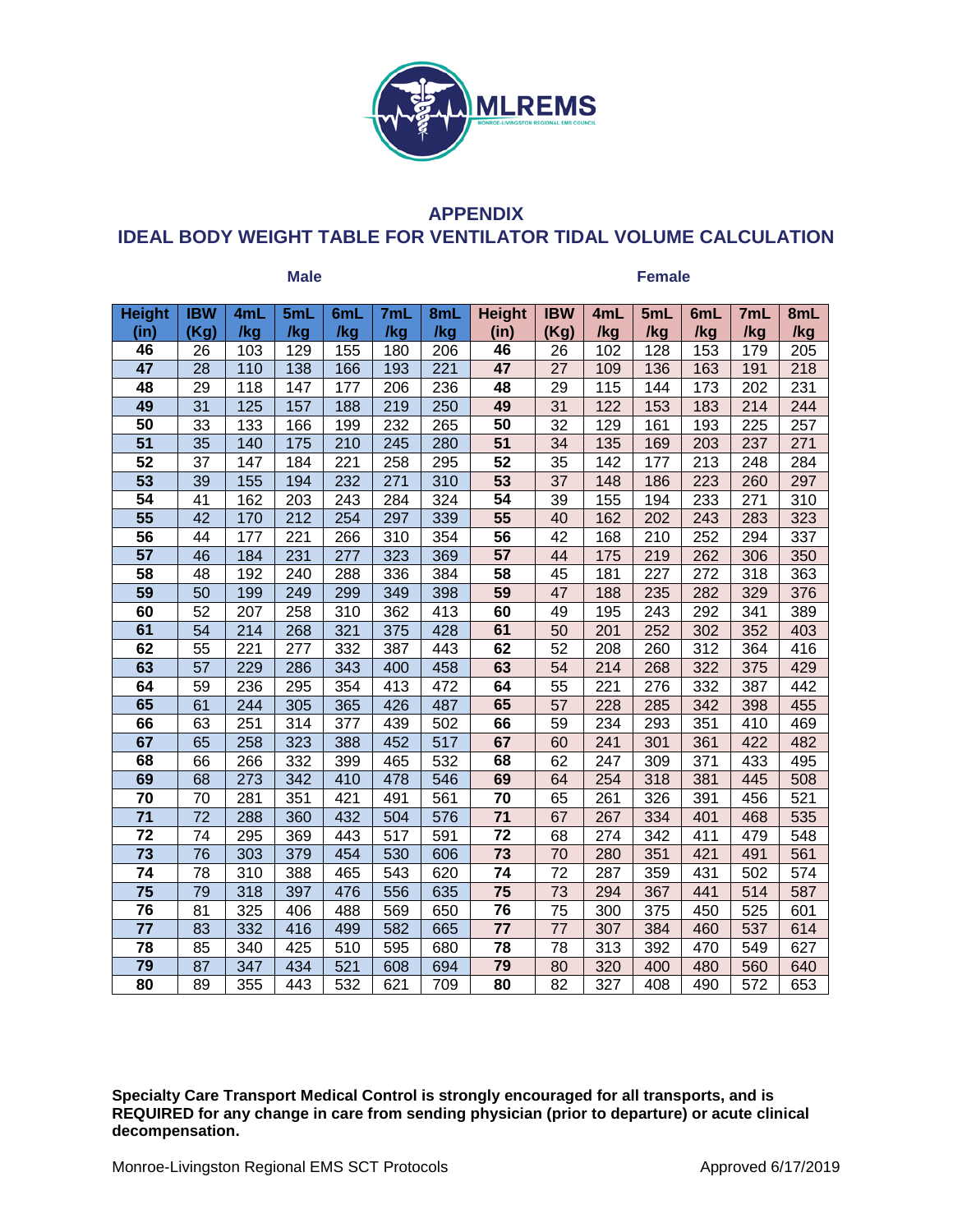

# **APPENDIX RASS SCALE**

| <b>STEP</b>                                             |                                                                                                                                                                                 | <b>RICHMOND AGITATION-SEDATION SCALE (RASS)</b><br><b>Sedation Assessment</b>                                                                                                                                                                                                                                                                                                                                                                                                    |
|---------------------------------------------------------|---------------------------------------------------------------------------------------------------------------------------------------------------------------------------------|----------------------------------------------------------------------------------------------------------------------------------------------------------------------------------------------------------------------------------------------------------------------------------------------------------------------------------------------------------------------------------------------------------------------------------------------------------------------------------|
| <b>Scale</b>                                            | <b>Label</b>                                                                                                                                                                    | <b>Description</b>                                                                                                                                                                                                                                                                                                                                                                                                                                                               |
| $+4$<br>$+3$<br>$+2$<br>$+1$<br>0<br>$-1$<br>$-2$<br>-3 | <b>COMBATIVE</b><br><b>VERY AGITATED</b><br><b>AGITATED</b><br><b>RESTLESS</b><br><b>ALERT &amp; CALM</b><br><b>DROWSY</b><br><b>LIGHT SEDATION</b><br><b>MODERATE SEDATION</b> | Combative, violent, immediate danger to staff<br>Pulls to remove tubes or catheters; aggressive<br>Frequent non-purposeful movement, fights ventilator<br>Anxious, apprehensive, movements not aggressive<br>Spontaneously pays attention to caregiver<br>Not fully alert, but has sustained awakening to voice<br>(eye opening & contact >10 sec)<br>o<br>Briefly awakens to voice (eyes open & contact <10 sec)<br>с<br>Movement or eye opening to voice (no eye contact)<br>E |
| -5                                                      | <b>DEEP SEDATION</b><br><b>UNAROUSEABLE</b>                                                                                                                                     | т<br>No response to voice, but movement or eye opening<br>o<br>to physical stimulation<br>No response to voice or physical stimulation<br>с<br>н<br>If RASS is -4 or -5 $\rightarrow$ STOP (patient unconscious), RECHECK later                                                                                                                                                                                                                                                  |

Sessler, et al., Am J Repir Crit Care Med 2002, 166: 1338-1344

Ely, et al., JAMA 2003; 286, 2983-2991